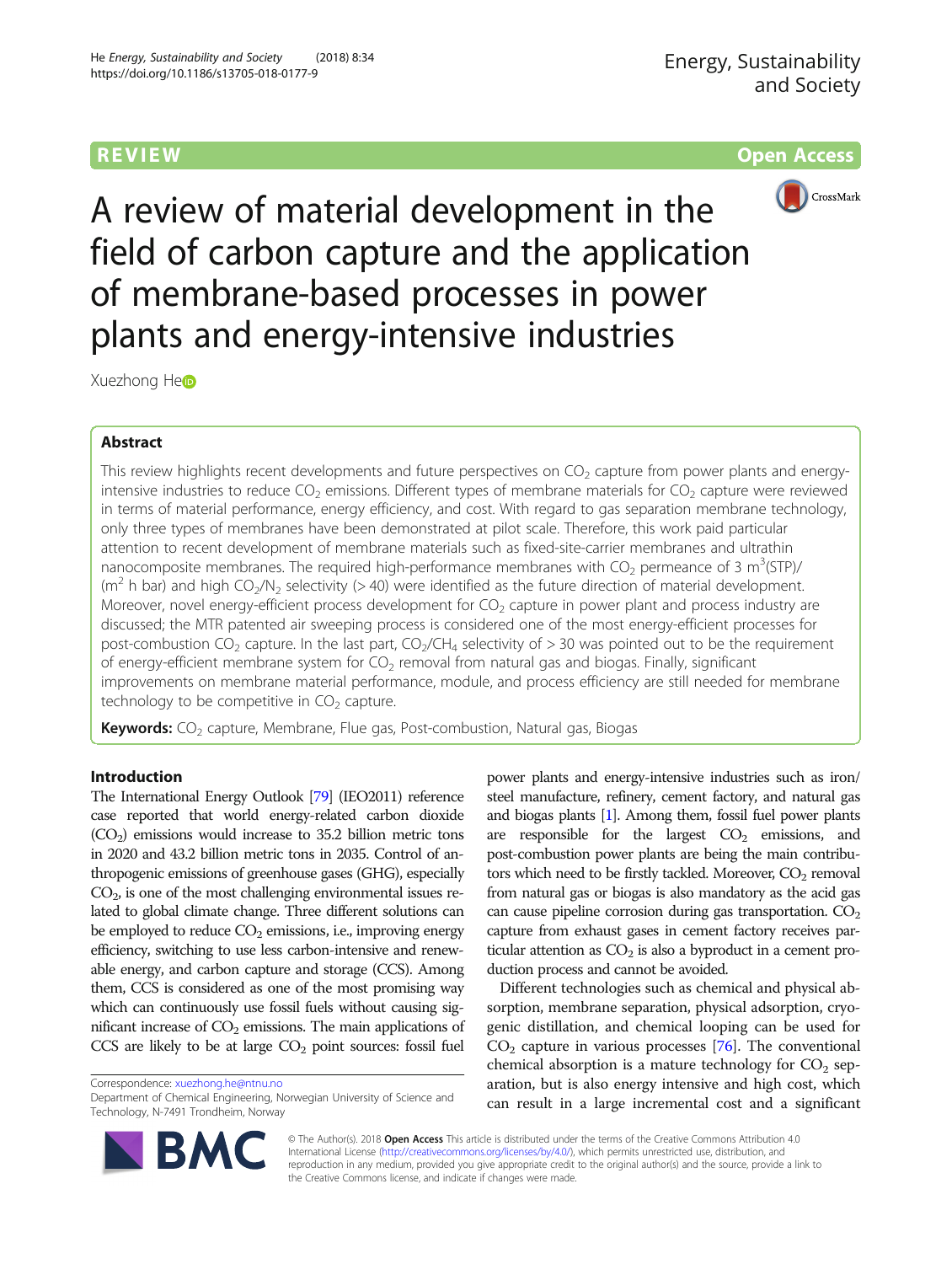environmental impact. Membrane technology has already been commercialized and documented as a competitive technology for selected gas separation processes such as air separation and natural gas sweetening during the last two or three decades. Great effort has been recently placed on  $CO<sub>2</sub>$  capture using gas separation membranes, and examples are found in the literature [[16](#page-10-0), [22](#page-10-0), [27,](#page-10-0) [28](#page-10-0), [32](#page-10-0), [33](#page-10-0), [50,](#page-11-0) [77,](#page-11-0) [101](#page-12-0), [127,](#page-12-0) [137](#page-12-0), [158\]](#page-13-0). However, there are still challenges on the applications of membranes for  $CO<sub>2</sub>$  capture related to (1) the limitation of membrane separation performance (the trade-off of gas permeance and selectivity of most polymeric membranes) and (2) the poor membrane stability and short lifetime when exposing to a gas stream containing the impurities of acid gases such as  $SO_2$ , NOx. Thus, high-performance membranes with low material cost and high stability should be developed. MTR (Membrane Technology & Research, Inc.) tested their high permeable ultrathin Polaris<sup>™</sup> membranes for  $CO<sub>2</sub>$  capture in a 1-MW coal-fired power plant with a large pilot system. Moreover, high-performance fixed-site-carrier (FSC) membranes were developed by the NanoGLOWA project (EU FP6) for  $CO<sub>2</sub>$  separation. A small pilot-scale system was tested in 2011 for  $CO<sub>2</sub>$  capture from flue gas at Sines coal-fired power plant in Portugal (developed by the Membrane Research team (Memfo) at NTNU), and the stable performance over 6 months was reported [[138\]](#page-12-0), and their latest pilot system with  $20-m^2$  hollow fibers were tested for  $CO<sub>2</sub>$  capture in Norcem cement factory [\[51\]](#page-11-0). In addition, a 10-m<sup>2</sup> PolyActive<sup>®</sup> membrane module developed by Helmholtz-Zentrum Geesthacht was also tested for  $CO<sub>2</sub>$ capture [\[119\]](#page-12-0). Those efforts have brought membrane technology for post-combustion  $CO<sub>2</sub>$  capture to a higher TRL (technology readiness levels). Moreover, some emerging separation technologies based on the novel solvents of ionic liquids (high  $CO<sub>2</sub>$  solubility) and microporous materials (solid adsorbents) of zeolite, metal organic frameworks (MOFs), and metal oxides (chemical looping cycle) have been recently developed for  $CO<sub>2</sub>$  capture and showed a nice potential and cost reduction benefit [\[17,](#page-10-0) [26,](#page-10-0) [67,](#page-11-0) [76,](#page-11-0) [95](#page-11-0), [136,](#page-12-0) [162](#page-13-0), [164\]](#page-13-0). It should be noted that those advanced materials are mostly in the early research phase, and material cost together with upscaling issue need to be further investigated. In this work, the main focus is to provide an overview of the latest development and progress of membrane materials (especially some membranes at high TRL) and membrane-based processes for  $CO<sub>2</sub>$  capture from power plants and energy-intensive industries (e.g., cement factory, biogas, and natural gas plants).

## Membrane materials for  $CO<sub>2</sub>$  capture

Each membrane material has its own advantages and challenges related to material cost, separation performance, and lifetime. Development of advanced membrane materials to increase cost-effectiveness is crucial to bring down  $CO<sub>2</sub>$  capture cost. Different membranes such as polymer membranes, microporous organic polymers (MOPs), FSC membranes, mixed matrix membranes (MMMs), carbon molecular sieve membranes (CMSMs), and inorganic (ceramic, metallic, zeolites) membranes can be used for  $CO_2$ -related separation [[76\]](#page-11-0). Each membrane material possesses its own separation property, thermal and chemical stability and mechanical strength. In general, most polymer membranes show good separation performance and relatively low cost, but a relatively low membrane stability by exposure to acid gases and adverse conditions (high temperature and pressure). Inorganic membranes can be operated in these adverse conditions, but module construction and sealing for high-temperature application are quite challenging, and production cost is usually much higher compared to polymer membranes. Novel membrane materials especially FSC and MMMs (summarized in Table [1\)](#page-2-0) attract great interest in the membrane community, which are based on either an enhanced facilitated transport mechanism or combination of both polymeric and inorganic material properties. Thus, choosing a suitable membrane material for a specific application mainly depends on membrane material properties, feed gas composition and flow rate, process operating conditions, and separation requirements [\[123\]](#page-12-0). Recently, membrane performance has been significantly improved owning to the great effort that has been taken from the membrane community. Wang et al. [\[151](#page-13-0)] summarized the status of single-stage membrane performance in the upper bound plots for  $CO_2/N_2$  and  $CO_2/CH_4$ , and most ultrathin polymer membranes stayed closer to both upper bounds compared to the commercial polymers, which indicated the great potential for carbon capture applications. It should be noted that some membranes like the MTR Polaris™ membranes and the FSC membranes (patented by NTNU) have already been demonstrated at pilot scale [[51,](#page-11-0) [106](#page-12-0)] and are quite promising for  $CO<sub>2</sub>$  capture from flue gas due to their high performance and good stability when exposed to a flue gas containing the impurities of  $SO_2$  and  $NO_x$ .

## Polymer membranes

Polymer membranes have been widely used for selected commercial gas separation processes due to their good separation performance, good mechanical stability, and low cost. Most membrane systems for gas separation use glassy polymers because of their high selectivity and good mechanical properties, and polyimide membranes exhibits excellent high selectivities combined with high permeances for a large variety of applications in gas separation [\[41\]](#page-10-0), while some rubbery polymers are also used for specific vapor/gas separation processes based on gas solubility difference in membrane materials, e.g., volatile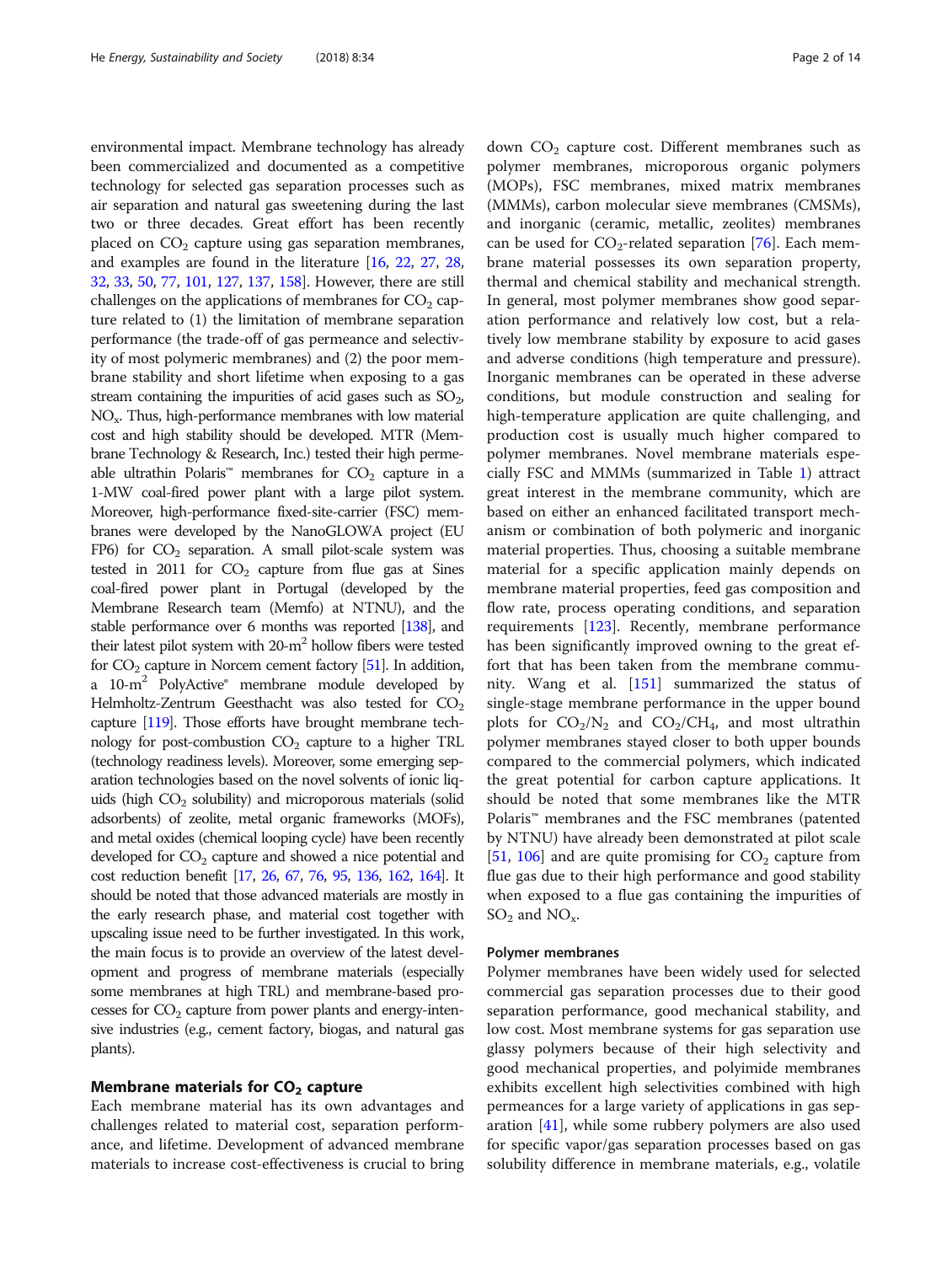| Material                                                  | Support                                               | Membrane module          | Gas separation                                                                                                  | Reference                      |
|-----------------------------------------------------------|-------------------------------------------------------|--------------------------|-----------------------------------------------------------------------------------------------------------------|--------------------------------|
| FSC membranes                                             |                                                       |                          |                                                                                                                 |                                |
| Poly(amidoamine)/poly(vinyl<br>alcohol)                   | $\qquad \qquad -$                                     | Flat sheet               | CO <sub>2</sub> /H <sub>2</sub>                                                                                 | $[37]$                         |
| Polyallylamine (PAAm)/poly<br>(vinyl alcohol) (PVA) blend | Polysulfone                                           | Flat sheet               | $CO2/H2/N2/CO$                                                                                                  | [166]                          |
| PVAm & PVAm/PVA blend                                     | Polysulfone, polyphenylene<br>oxide (PPO)             | Flat sheet, Hollow fiber | $CO2/N2$ , $CO2/CH4$                                                                                            | [31, 71, 74, 86, 87, 147, 148] |
| <b>PVA</b>                                                |                                                       | Flat sheet               | $CO2/H2/N2$                                                                                                     | $[77]$                         |
|                                                           |                                                       | Flat sheet               | CO <sub>2</sub> /CH <sub>4</sub>                                                                                | [80]                           |
| CNT-reinforced PVAm/PVA<br>blend                          | Polysulfone                                           | Flat sheet               | CO <sub>2</sub> /CH <sub>4</sub>                                                                                | $[62, 63, 66 - 69]$            |
| Nanotube-reinforced PVAm                                  | Polyethersulfone (PES)                                | Flat-sheet               | CO <sub>2</sub> /N <sub>2</sub>                                                                                 | [58]                           |
| High temperature ionic<br>liquids                         | Nylon                                                 | Flat sheet               | CO <sub>2</sub> /H <sub>2</sub>                                                                                 | $[110]$                        |
| Room temperature ionic<br>liquids (RTILs)                 | polyvinylidene difluoride<br>(PVDF)                   | Flat sheet               | CO <sub>2</sub> /air, SO <sub>2</sub> /air,<br>$CO2/N2/H2$                                                      | [102, 112]                     |
| <b>MMMs</b>                                               |                                                       |                          |                                                                                                                 |                                |
| Polymer matrix                                            | Inorganic filler                                      | Membrane module          | Gas separation                                                                                                  | Reference                      |
| Poly(vinyl acetate) (PVAc)                                | Zeolite 4A, TiO <sub>2</sub>                          | Flat sheet               | CO <sub>2</sub> /N <sub>2</sub>                                                                                 | $[2-4]$                        |
| PIMs                                                      | ZIF-8, CNTs                                           | Flat sheet               | $H_2/N_2$ , $H_2/CH_4$ , He/N <sub>2</sub> , O <sub>2</sub> /N <sub>2</sub><br>CO <sub>2</sub> /CH <sub>4</sub> | [21, 82]                       |
| Poly (ethylene oxide) (PEO)                               | Graphene oxide                                        | Flat sheet               | CO <sub>2</sub> /N <sub>2</sub>                                                                                 | [122]                          |
| Pebax                                                     | 1 D multi-walled CNT/<br>graphene oxide<br>nanoribbon | Flat sheet               | $CO2/N2$ , $CO2/CH4$                                                                                            | $[114]$                        |
| PIMs                                                      | <b>MOFs</b>                                           | Flat sheet               | CO <sub>2</sub> /N <sub>2</sub>                                                                                 | $[44]$                         |

<span id="page-2-0"></span>Table 1 Representative FSC membranes and MMMs for gas separation

organic compounds (VOCs) recovery and hydrocarbon recovery from natural gas. Commercial polymeric gas separation membranes are mostly made from cellulose acetate (UOP, GMS, NATCO), polysulfone (Air Products), and polyimides (Praxair), polyphenylene oxide (Parker-Hannifin), and polydimethylsiloxane (GKSS, MTR).

Gas permeability and selectivity are the two key parameters for the characterization of separation performance of dense polymer membranes, which should be as high as possible to achieve separation requirements at a low cost. However, gas permeability is mainly dependent on a thermodynamic factor (solubility (S) of penetrates in a membrane) and a kinetic factor (diffusivity (D) of the gas species transport through a membrane) [\[7](#page-10-0)]. Thus, there is a trade-off between permeability and selectivity in the dense polymer membranes as reported by Robeson [[129](#page-12-0)]. The polymer membranes based on a solution-diffusion (S-D) transport mechanism cannot surpass the Robeson upper bound to achieve a higher permeability/selectivity combination unless the membranes involve other transport mechanisms such as molecular sieving and facilitated transport, or have large porosity and fractional free volume (FFV).

#### Microporous organic polymers

Strong interests have been put on the development of microporous organic polymers due to its large surface area. The representative MOPs include thermally rearranged (TR) polymers [\[35](#page-10-0), [57,](#page-11-0) [85,](#page-11-0) [115](#page-12-0), [116\]](#page-12-0) and polymers of intrinsic microporosity (PIMs) [\[5](#page-10-0), [18](#page-10-0)–[20](#page-10-0), [36,](#page-10-0) [104](#page-12-0), [144,](#page-12-0) [160](#page-13-0)]. Polyimide-based TR polymers with an average pore size 0.4–0.9 nm and a narrow pore size distribution was firstly prepared by Park et al. [\[116\]](#page-12-0), which presented a molecular sieving transport mechanism for gas permeation. The flexible structures provided the feasibility and the easiness for module construction. Moreover, TR polymer membranes were also found to exhibit excellent gas separation performance for  $CO_2$ -related separation processes, for examples,  $CO<sub>2</sub>/CH<sub>4</sub>$  separation in high-pressure natural gas sweeten-ing process [\[35,](#page-10-0) [115](#page-12-0)] and high temperature  $H_2/CO_2$  separation in pre-combustion process [\[57\]](#page-11-0). However, most of the efforts are still focused on the development of lab-scale films of TR membranes, only a few literature reported that fabrication of hollow fiber TR membranes [\[84,](#page-11-0) [92,](#page-11-0) [154](#page-13-0)]. Kim et al. prepared their lab-scale TR-PBO (polybenzoxazole) hollow fiber membranes with a  $CO<sub>2</sub>$  permeance of 1938 GPU (1GPU =  $2.736 \times 10^{-3}$  m<sup>3</sup>(STP)/(m<sup>2</sup> h bar)) [\[84](#page-11-0)],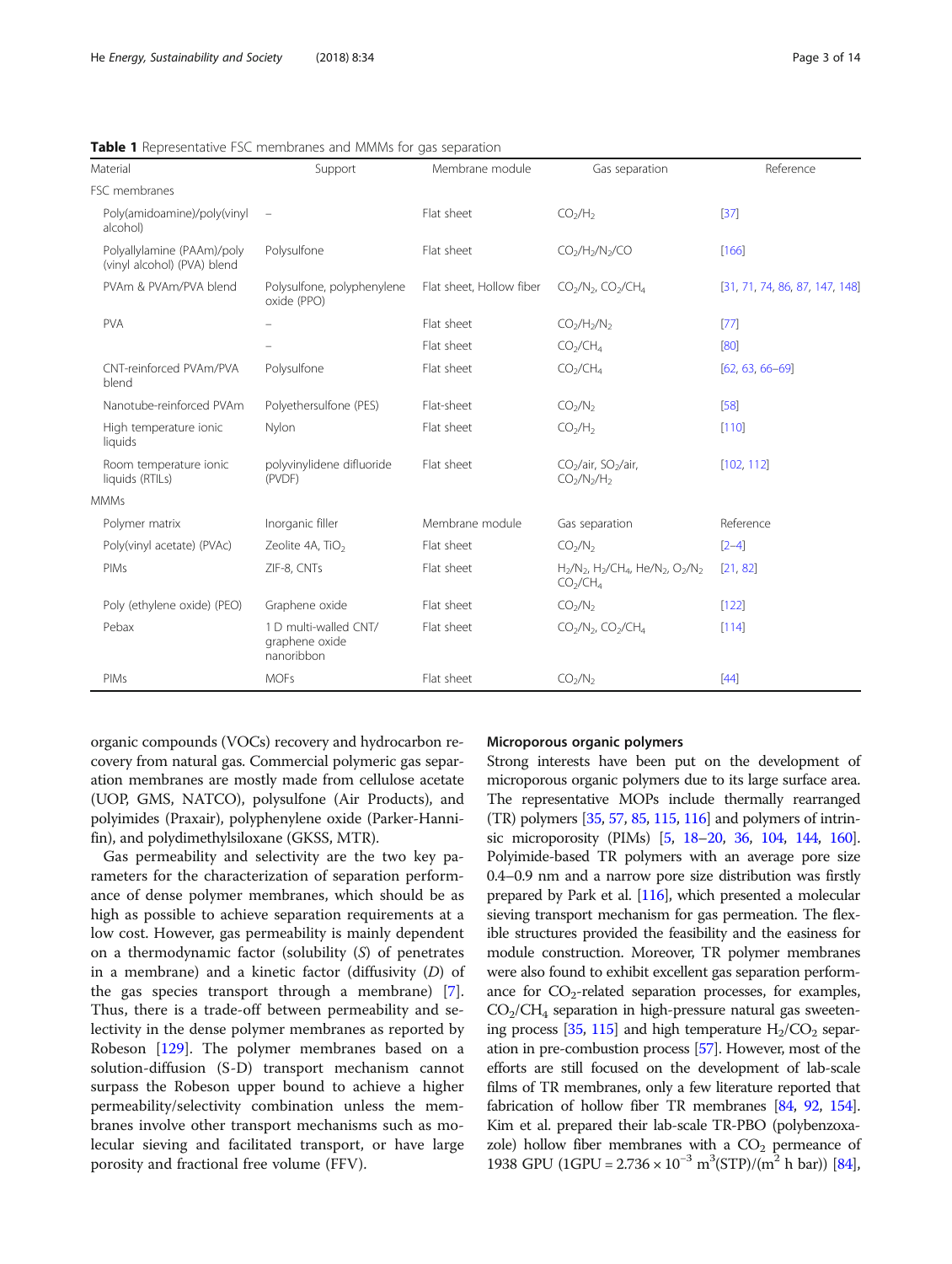but the  $CO<sub>2</sub>/N<sub>2</sub>$  selectivity of 13 should be further improved. Woo et al. reported a superior  $CO<sub>2</sub>$  permeance of ~ 2500 GPU with a moderate  $CO<sub>2</sub>/N<sub>2</sub>$  selectivity of 16 of the TR-PBO hollow fibers with ultrathin defect-free skin layer  $[154]$  $[154]$ , which might be suitable for bulk  $CO<sub>2</sub>$  removal from flue gas.

Another type of microporous polymer materials of PIMs attracted great interest due to their relatively slow physical aging, high gas permeability, and high selectivity compared to poly(1-trimethylsilyl-1-propyne) (PTMSP) membranes that initially formed microporous structures are rapidly cor-rupted [\[36](#page-10-0)]. PIMs showed a high surface area (600–900  $m^2$ / g) as reported by Budd et al.  $[18]$  $[18]$  and a high fractional free volume  $(22-24\%$   $[105]$ ) which is comparable to that of PTMSP membranes (32–34.3% [\[109,](#page-12-0) [120\]](#page-12-0)). Du et al. reported that PIMs functionalized with  $CO_2$ -philic pendant tetrazole groups (TZPIMs) can further improve  $CO<sub>2</sub>$  permeance by increasing  $CO<sub>2</sub>$  solubility due to the strong interaction between  $CO<sub>2</sub>$  and N-containing organic heterocyclic groups [\[36](#page-10-0)]. Their results indicated that  $CO<sub>2</sub>/N<sub>2</sub>$  separation performance of TZPIMs can potentially surpass the Robeson upper bound. Moreover, a systematic review on preparation, characterization, and application of PIMs has been conducted by McKeown [[104](#page-12-0)]. They pointed out that composite membranes consisting of PIMs and other polymers can present higher gas separation performance.

#### Fixed-site-carrier membranes

FSC membranes for  $CO<sub>2</sub>$  separation attracted great attention due to the high  $CO<sub>2</sub>$  permeance and selectivities of  $CO<sub>2</sub>$  over other gas species (e.g., N<sub>2</sub> and  $O<sub>2</sub>$ ). The carriers (amino functional group,  $-NH_2$ ) are chemically bonded onto the polymer main chain. Thus, the FSC membranes usually present a higher stability compared to supported liquid membrane (SLM) and emulsion liquid membrane (ELM). Tong et al. conducted a review on facilitated transport membranes related to transport mechanism and

materials [\[145](#page-12-0)]. The gas transport through a facilitated transport membrane is illustrated in Fig. 1, where the  $CO<sub>2</sub>$ molecules react with amino functional groups when water is available, and pass through FSC membranes based on the combination of S-D and facilitated transport (FT) mechanism, while the non-reactive gas molecules (e.g.,  $N_2$ ,  $O_2$ ) can only transport via S-D mechanism as documented by Kim et al. [[86](#page-11-0)]. The gas permeate flux of the reactive component A (such as  $CO<sub>2</sub>$ ) will be the sum of both solution-diffusion and carrier-mediated diffusion (i.e., facilitated transport), which can be expressed as follows [\[86](#page-11-0), [117](#page-12-0)]:

$$
J_A = \frac{D_A}{l} (c_{A,0} - c_{A,1}) + \frac{D_{AC}}{l} (c_{AC,0} - c_{AC,1})
$$
 (3)

where  $D_A$  and  $D_{AC}$  are diffusion coefficient of the Fickian diffusion and the carrier-mediated (complex) diffusion, respectively.  $l$  is the thickness of the selective layer. Feed pressure is crucial to get high flux by enhancing the contribution from both S-D and FT. However, after the carrier saturation, further increasing feed  $CO<sub>2</sub>$  partial pressure will not enhance the FT contribution. Thus, the trade-off between energy consumption and reduced membrane area (with increased flux) should be identified to determine the optimal operating condition [\[75\]](#page-11-0). A moderate feed pressure (e.g., 2.5–3 bar) was recommended as the optimal operating condition for the FSC membranes [[64](#page-11-0)]. Table [1](#page-2-0) shows some representative facilitated transport membranes that have been reported in the literature. Among them, the polyvinyl amine (PVAm)-based FSC membranes patented by the Memfo team at NTNU shows the highest  $CO_2$  permeance (up to 5 m<sup>3</sup> (STP)/(m<sup>2</sup>·h·bar)) and  $CO<sub>2</sub>/N<sub>2</sub>$  (> 500) selectivity under humidified conditions [[87](#page-11-0)]. This membrane is extremely promising for post-combustion  $CO<sub>2</sub>$  capture where flue gas is usually water vapor saturated [\[61,](#page-11-0) [64](#page-11-0), [87\]](#page-11-0). A pilot flat-sheet FSC membrane system has been tested in EDP's power plant in

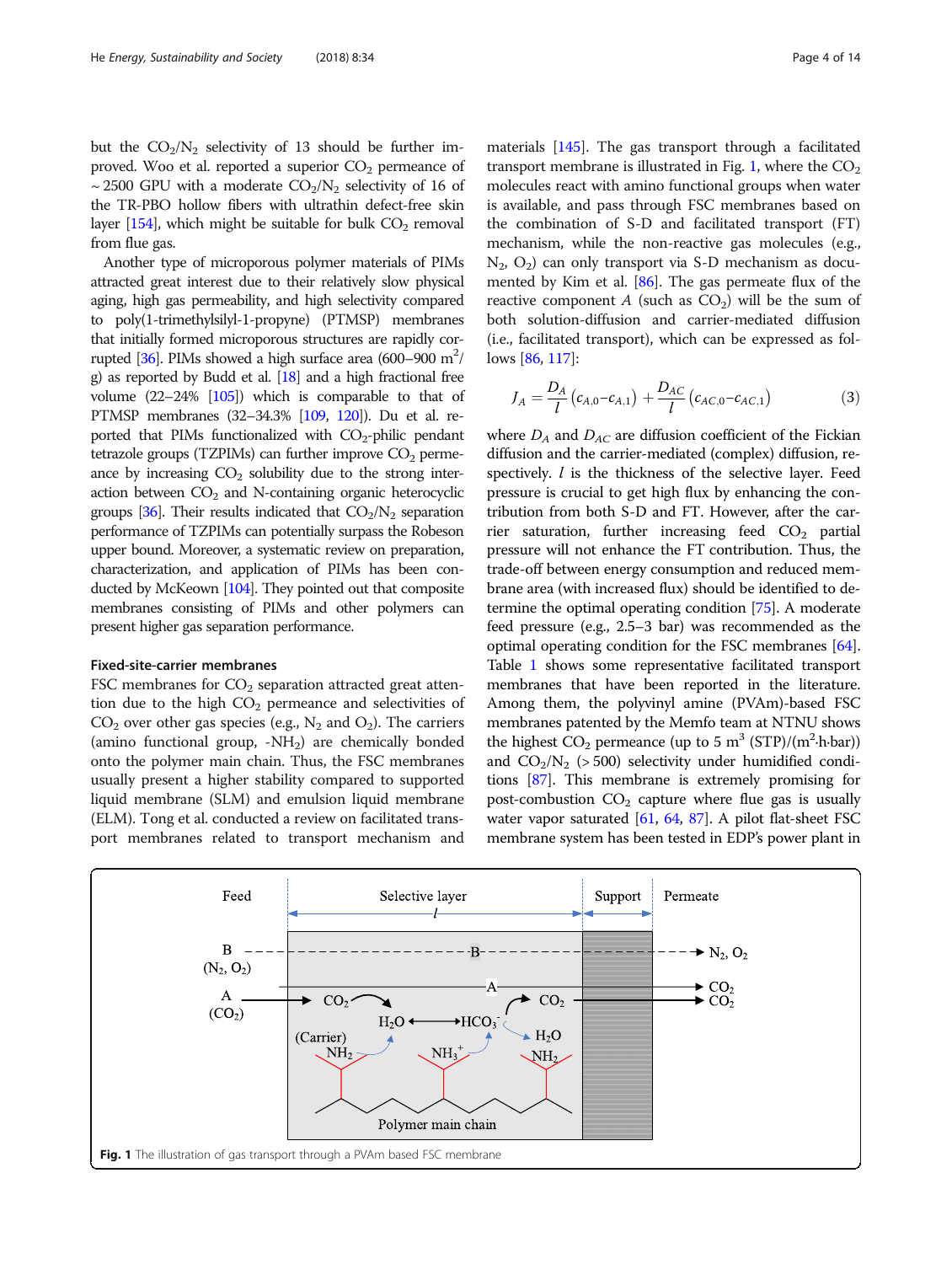Sines (Portugal) in 2011, and the membranes showed a stable performance over 6 months [\[52\]](#page-11-0). Later on, the hollow fiber FSC membranes were tested at Sintef  $CO<sub>2</sub>$  lab at Tiller (Norway) with a 9.5%  $CO<sub>2</sub>$  contained flue gas produced from a propane burner [\[74\]](#page-11-0). They reported that single-stage membrane system (area 8.4 m<sup>2</sup>) can achieve  $> 60\%$  permeate  $CO<sub>2</sub>$  purity at a feed and permeate pressure of 2 bar and 0.2 bar, respectively, and the system also showed quite fast response when changing feed  $CO<sub>2</sub>$  composition. The reported pilot FSC membrane system provided great flexibility on testing the influence of process operating parameters, especially temperature. However, the challenges related to the optimization of module and process should be further investigated. In addition, material development by introducing other support and more effective multi-amines and aminoacids with higher  $CO<sub>2</sub>$ reaction kinetics and loading capacity is crucial to further improve membrane performance. Han et al. recently reported a nanotube reinforced 2-(1-piperazinyl) ethylamine sarcosinate blend with PVAm composite membrane with 1451 GPU  $CO<sub>2</sub>$  permeance and 165  $CO<sub>2</sub>/N<sub>2</sub>$  selectivity at 65 °C  $[58]$ , which will be very promising if such performance can be achieved in field testing.

### Mixed matrix membranes

Rigid permeable or impermeable particles are dispersed in a continuous polymeric phase to form MMMs to present interesting materials for improving separation performance of common polymer membranes [[6\]](#page-10-0). Two types of inorganic fillers can be added into polymer matrix such as microporous fillers (e.g., carbon molecular sieves, zeolite) and nonporous nanoparticles (e.g.,  $SiO<sub>2</sub>$ , TiO<sub>2</sub>). MMMs with microporous fillers could improve selectivity based on molecular sieving or surface flow transport mechanism, and it might also get an increased permeability if the preferred solid phase has a higher diffusion coefficient. While MMMs made by adding nonporous nanoparticles can improve gas permeability due to the increase of free volume. Chung et al. [[25](#page-10-0)] reported that the properties for both polymer materials and inorganic fillers could affect the morphology and separation performance of MMMs. The rigid structure glassy polymers with high selectivity are more suitable for polymer matrix compared to rubbery polymers. However, the adhesion between glassy polymer phase and inorganic filler phase is a challenging issue for preparation of MMMs. Moreover, the thermal and chemical stabilities of MMMs are mainly dependent on physical property of a polymer matrix, which may suffer from the acid gases of  $SO_2$  or  $NO_x$  that are usually involved in flue gas. MMMs normally present an enhanced mechanical strength compared to pure polymer membranes, and a reduced cost compared to pure inorganic membranes. However, the main challenge for preparation of MMMs is to choose proper materials for both polymeric and inorganic phases to get a high gas separation performance and good compatibility. Examples for selection of polymer and inorganic filler for making  $CO<sub>2</sub>$  selective MMMs are reviewed in the literature [[76](#page-11-0), [149](#page-12-0)], and only the latest MMM materials are listed in Table [1](#page-2-0). Recently, the PIMs/MOF MMMs with  $CO<sub>2</sub>$  permeance of 1740 GPU and enhanced selectivity (70%) and mechanical strength were reported by Ghalei et al. [[44\]](#page-10-0); they concluded that membranes can be further optimized for economical  $CO<sub>2</sub>$  capture.

## Carbon molecular sieve membranes

CMSMs are usually prepared by carbonization of polymeric precursors such as polyimide [\[10,](#page-10-0) [141](#page-12-0), [142](#page-12-0)], polyacrylonitile (PAN) [[29\]](#page-10-0), poly(phthalazinone ether sulfone ketone) [\[163](#page-13-0)], poly(phenylene oxide) [\[91,](#page-11-0) [161\]](#page-13-0), and cellulose derivatives [[65](#page-11-0), [68,](#page-11-0) [72](#page-11-0), [73,](#page-11-0) [90,](#page-11-0) [99](#page-11-0)]. CMSMs present high mechanical strength and moderate modulus due to their graphitic or turbostratic structure compared to graphitized fibers [\[130](#page-12-0)]. The separation mechanism of CMSMs is based on kinetic diameter difference in the gas molecules.  $CO<sub>2</sub>$  has a smaller kinetic diameter compared to  $O_2$ ,  $N_2$ , and CH<sub>4</sub>. The hollow fiber polyimide derived carbon membranes developed by Georgia Tech have been reported for different types of gas separations (e.g.,  $CO_2/CH_4$  and olefin/paraffin [\[134](#page-12-0), [135](#page-12-0), [155\]](#page-13-0)). The issues related to high precursor cost and low gas permeance need to be further addressed. The cellulose acetate (CA)-based hollow fiber carbon membranes were developed by NTNU for biogas upgrading, natural gas sweetening, and  $H_2$  separation [[47,](#page-10-0) [53](#page-11-0), [54,](#page-11-0) [97](#page-11-0)]. The main advantages of this type of carbon membrane are the low cost of CA precursor and the carbonization processability. However, it still has the challenges on (1) keeping deacetylated CA fibers straight during the drying process; (2) increasing gas permeance; and (3) reducing membrane aging due to the pore blockage of water vapor adsorption at relative humidity (RH) > 30%.

Although CMSMs present higher production cost, more challenges on module construction (due to the relatively brittle structures), and significant aging issue compared to most polymeric membranes, the advantages of high gas permeance and selectivity as well as high thermal and chemical stability still encouraged many researchers to develop carbon membranes for gas separation [[68,](#page-11-0) [72,](#page-11-0) [88,](#page-11-0) [98,](#page-11-0) [141,](#page-12-0) [146,](#page-12-0) [161\]](#page-13-0). Considering the future commercial applications, strong effort should be put on the development of high performance asymmetric hollow fiber carbon membranes or tubular ceramic supported carbon membranes. Xu et al. prepared asymmetric hollow fiber carbon membranes for olefin/paraffin and ethylene/ethane separations [[156,](#page-13-0) [157](#page-13-0)]. The PVDF-based asymmetric hollow fiber carbon membranes were reported for organic liquid separations [\[89](#page-11-0)].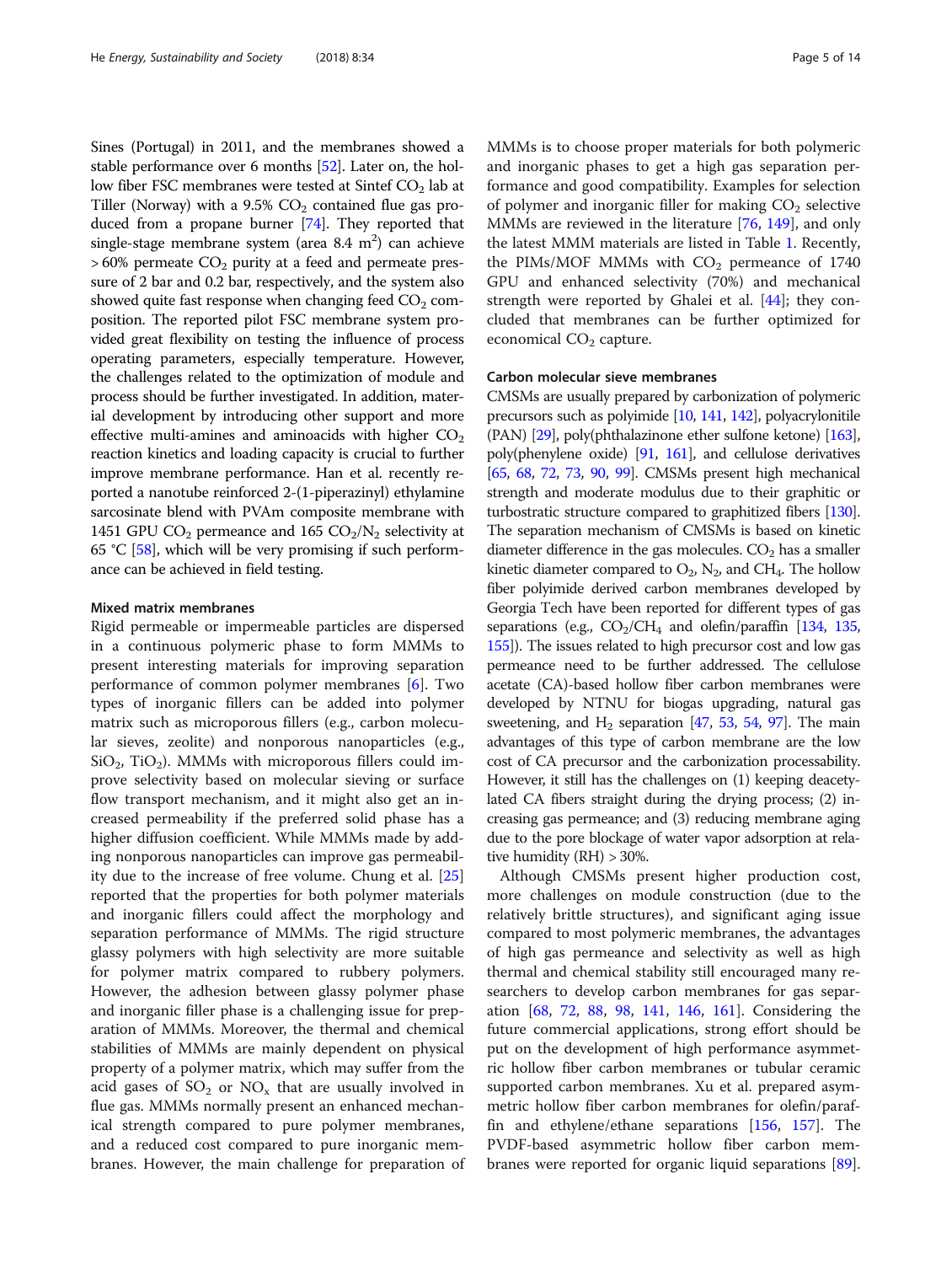<span id="page-5-0"></span>Their investigation results showed a promising application of carbon membranes in energy-related processes. Recently, high flux ceramic supported carbon membranes with a high  $CO<sub>2</sub>$  permeance of 0.6 m<sup>3</sup>(STP)/  $(m^2 \cdot h \cdot bar)$  and  $CO_2/CH_4$  selectivity of 30 were developed by Richter et al. [[128\]](#page-12-0), which can be potentially used for  $CO<sub>2</sub>$  removal from natural gas. However, the membrane cost and upscaling need to be further investigated.

## CO2 capture from power plant

The world fossil fuel power plants emit about two billion tons of  $CO<sub>2</sub>$  per year which should be significantly reduced according to the Kyoto protocol. CCS is one of the most promising options for the reduction of  $CO<sub>2</sub>$ emissions. Different techniques such as physical absorption (e.g., Selexol, Rectisol), chemical absorption (e.g., MEA, MDEA), physical adsorption (e.g., molecular sieves, metal organic frameworks), and gas separation membranes can be used to  $CO<sub>2</sub>$  capture from flue gas in power plants. Among them, amine absorption has been widely used in for  $CO<sub>2</sub>$  removal and considered to be the most mature technology. However, conventional amine absorption is an energy-intensive and high-cost process, which results in the large incremental costs of electricity generation. National Energy Technology Laboratory (NETL) estimated that amine unit will increase the cost of electricity production by 70% [\[38\]](#page-10-0). As an alternative, gas separation membranes and/or hybrid systems (e.g., membrane contactor, membrane-cryogenic process) for carbon capture, as illustrated in Fig. 2 [\[73](#page-11-0)], may have potentials to bring down the  $CO<sub>2</sub>$  capture cost in this application.

#### Gas separation membrane system

Yang et al. reviewed the progress of  $CO<sub>2</sub>$  separation using membrane technology, and they concluded that membrane process is energy-saving, space-saving, easy to scale-up, and can be a promising technology for  $CO<sub>2</sub>$ separation [\[158\]](#page-13-0). Strong effort has been put on the development of high-performance membranes (high  $CO<sub>2</sub>$  permeance and relatively good selectivities over other gas molecules) with good long-term stability for  $CO<sub>2</sub>$  capture, and some ultrathin nanocomposite and FSC membranes showed great potentials [\[16](#page-10-0), [17,](#page-10-0) [50](#page-11-0), [70](#page-11-0), [77,](#page-11-0) [78](#page-11-0), [107](#page-12-0), [124](#page-12-0), [139,](#page-12-0) [140,](#page-12-0) [158](#page-13-0)].

The Polaris® membranes developed by MTR has been demonstrated at pilot-scale for  $CO<sub>2</sub>$  capture from a natural gas combined cycle power plant [[23\]](#page-10-0). A 20 ton/day skid was tested to validate the advanced modules (multi-tube and plate-and-frame) designed for low-pressure drop and small footprint, and the system showed quite stable performance over ca. 1000 h [\[106](#page-12-0)]. Moreover, MTR patented their process by feeding high  $CO<sub>2</sub>$  content air stream (air as sweep gas in the permeate side of the 2nd stage membrane unit) into the boiler to increase the  $CO<sub>2</sub>$  concentration in the flue gas [[9\]](#page-10-0), which can greatly reduce the required membrane area and energy consumption for this application.

It is worth noting that process design is crucial to improve the overall energy efficiency of the whole process with the integration of  $CO<sub>2</sub>$  capture unit. Many research work on technology feasibility analysis based on air sweeping process were reported. However, the influences of  $CO_2$ -contained air on the boiler operation should be further tested. It is worth noting that gas permeance of Polaris membranes has been significantly improved at lab-scale. Further pilot demonstration (field testing) is required to prove the performance at larger scale.

The large EU project NanoGLOWA (including 27 partners from European companies, universities, institutes and power plants) launched in 2006 was aiming at developing high-performance membranes for  $CO<sub>2</sub>$  capture from flue gas in post-combustion power plants. A small pilot-scale plate-and-frame module was installed in EDP's power plant in Sines (Portugal) to test the working of membranes in a real flue gas in 2011, and the membranes showed a stable performance over 6 months [[52\]](#page-11-0). Recently, this type of membrane was

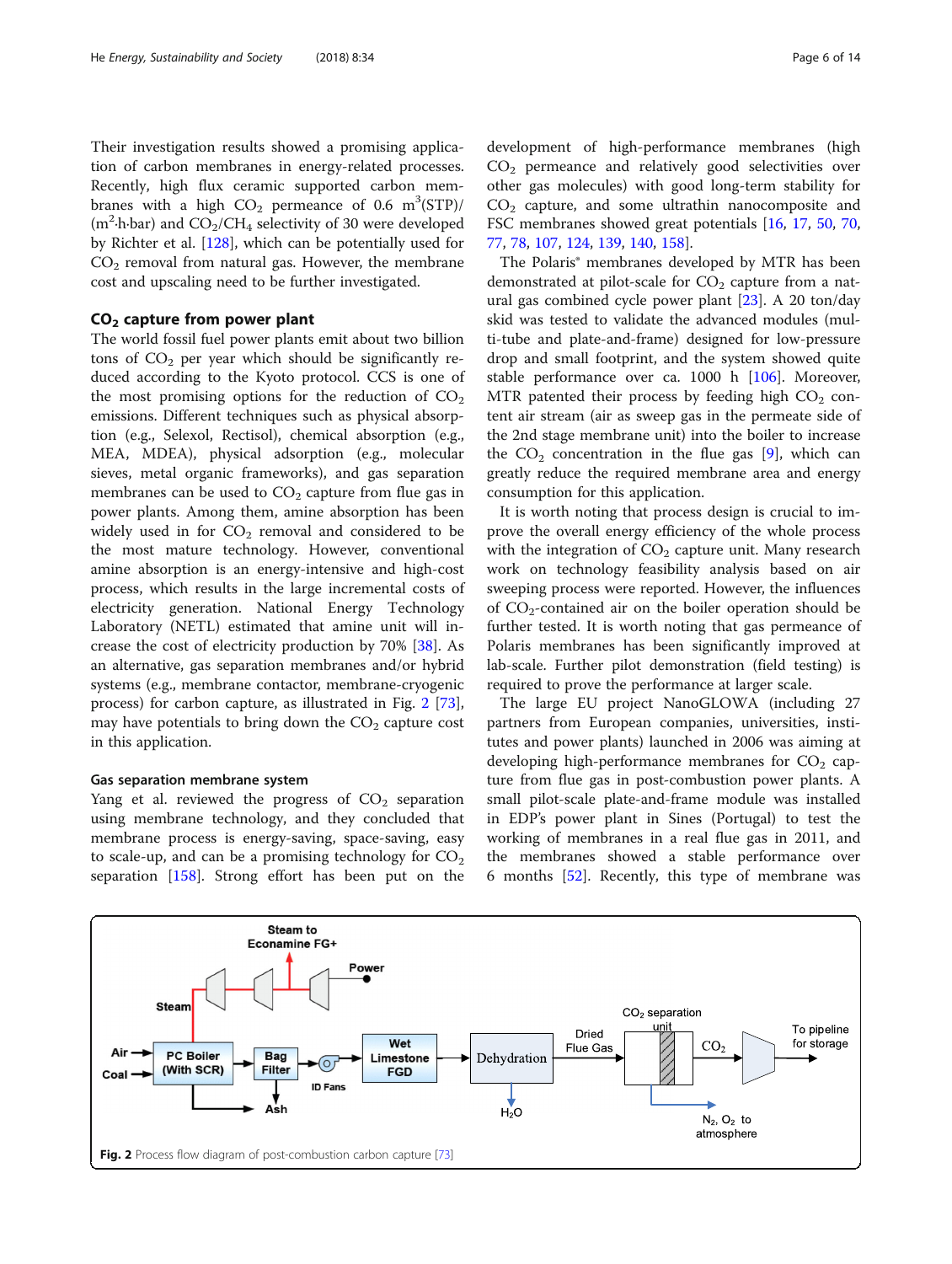demonstrated for  $CO<sub>2</sub>$  capture in the real flue gas from a propane burner at SINTEF Tiller plant (Trondheim, Norway) [[74](#page-11-0)] and Norcem cement factory [\[51](#page-11-0)]. Two semi-commercial hollow fiber modules coated with PVAm selective layer (membrane area of 8.4  $m<sup>2</sup>$ ) were performed in parallel in a single-stage process. The testing results indicated that a 60 vol%  $CO<sub>2</sub>$  purity was achieved in the permeate stream from a feed flue gas with 9.5 vol%  $CO<sub>2</sub>$  [[74](#page-11-0)]. In December 2016, Air Products Ltd. licensed the PVAm-based FSC membranes for post-combustion  $CO<sub>2</sub>$  capture and will bring the technology to commercialization in the near future [[48\]](#page-10-0).

The PolyActive™ membranes developed by Helmholtz-Zentrum Geesthacht were tested for  $CO<sub>2</sub>$  capture from real flue gas using a pilot module with a membrane area of 12.5  $m^2$  [\[119\]](#page-12-0). The membrane system also showed stable performance over 740 h continuously, and they also reported that membrane processes was well suitable for post combustion  $CO<sub>2</sub>$  capture, and a  $CO<sub>2</sub>$  purity of 68.2 mol% in the permeate and a recovery of 42.7% can be achieved at the tested condition in a single-stage process. A two-stage pilot membrane system should be demonstrated to document the technology feasibility related to the energy consumption and the required membrane area. The engineering challenge on upscaling of envelop module needs to be addressed.

It should be remembered that techno-economic feasibility analysis should be conducted before bringing any type of membranes into commercial application. He et al. investigated the application of hollow fiber carbon membranes for  $CO<sub>2</sub>$  capture from flue gas [\[59\]](#page-11-0). They reported a capital cost of \$100/tonne  $CO<sub>2</sub>$  avoided for carbon membrane system, which was higher than a traditional chemical method of MEA (\$59/tonne  $CO<sub>2</sub>$  avoided reported by Rao and Rubin [\[125\]](#page-12-0)), but the referred carbon membranes had a clear potential of further optimization. Merkel et al. [\[107](#page-12-0)] reported that membrane with a  $CO<sub>2</sub>/N<sub>2</sub>$  selectivity above 50 and a  $CO<sub>2</sub>$  permeance of 4000 GPU could offer a capture cost below  $$15$ /tonne CO<sub>2</sub>, which is lower than US Department of Energy's (DOE) target goal (\$20/tonne  $CO<sub>2</sub>$ ). They also pointed out that improving membrane permeance is more important than increasing selectivity (if selectivity  $>$  30) to further reduce the cost of  $CO<sub>2</sub>$  capture from flue gas [\[107\]](#page-12-0). He et al. [[64,](#page-11-0) [70](#page-11-0)] and Hussain et al. [\[78](#page-11-0)] conducted process feasibility analysis by HYSYS integrated with an in-house membrane program (ChemBrane, developed by Grainger [[46](#page-10-0)]) to investigate the influence of process parameters on energy demand and flue gas processing cost using a novel  $CO_2$ -selective FSC membrane. Their simulation results showed that membrane process using the high-performance FSC membranes was feasible for  $CO_2$  capture to achieve > 90%  $CO_2$  recovery and high  $CO<sub>2</sub>$  purity above 90%, even from a flue gas with a low  $CO<sub>2</sub>$  concentration (~10%). Ramasubramanian et al. reported a  $CO_2$  capture cost of \$25/tonne  $CO_2$  using an

assumed membrane performance of  $CO<sub>2</sub>$  permeance of 3000 GPU ( $\sim 8.2$  m<sup>3</sup>(STP)/(m<sup>2</sup> h bar)) and CO<sub>2</sub>/N<sub>2</sub> selectivity of 140 [[124\]](#page-12-0). More recently, membrane properties required for post-combustion carbon capture were systematically investigated [\[132](#page-12-0), [133](#page-12-0)], and a permeance of at least 3  $m^3$ (STP)/( $m^2$  h bar) with high selectivity should be achieved to be competitive to MEA absorption system. Even though the required high-performance membrane has not yet been achieved, their investigations emphasized quantitatively the need of improving the present membrane performance to realize a purely membrane-based process for  $CO<sub>2</sub>$  capture. Moreover, the  $CO<sub>2</sub>$  capture cost for membrane system is significantly dependent on the required  $CO<sub>2</sub>$  capture ratio. It is reported that membrane-based post-combustion  $CO<sub>2</sub>$  capture can benefit from lower  $CO<sub>2</sub>$ capture ratio with a 55% cost reduction [\[131](#page-12-0)], and  $CO<sub>2</sub>$ capture ratios lower than 90% would significantly improve the competitiveness of membrane-based carbon capture and lead to large cost reduction [[132\]](#page-12-0). However, the overall benefit should be further investigated through the whole value chain. Therefore, the environmentally friendly technology with further improved membrane performance and properly selected process parameters and separation requirement (especially  $CO<sub>2</sub>$  capture ratio) can be a promising candidate for post-combustion  $CO<sub>2</sub>$  capture.

#### Gas-liquid membrane contactor

Membrane contactor combines the advantages of gas separation membrane technology with chemical absorption. In a membrane contactor, the membranes act as an interface between gas and liquid phase (solvent). For post-combustion  $CO<sub>2</sub>$  capture,  $CO<sub>2</sub>$  transports from the gas phase through microporous and hydrophobic membranes and is absorbed in the liquid phase. The  $CO<sub>2</sub>$ -loaded liquids are then pumped to the desorber to release  $CO<sub>2</sub>$ , while the regenerated solvents are recycled back to the membrane contactor [[76\]](#page-11-0). This technology offers a unique way to perform gas-liquid absorption processes and provides a high operational flexibility [[34\]](#page-10-0). Recently, strong interest has been focused on the efficiency studies of the membrane contactors for  $CO_2$  capture [\[15,](#page-10-0) [24,](#page-10-0) [30](#page-10-0), [34](#page-10-0), [42,](#page-10-0) [94,](#page-11-0) [103,](#page-12-0) [121,](#page-12-0) [159\]](#page-13-0). Yeon et al. [\[159](#page-13-0)] reported the use of a PVDF hollow fiber membrane contactor for absorption and a stripper column as a desorber for  $CO<sub>2</sub>/N<sub>2</sub>$  separation, which presented a higher  $CO<sub>2</sub>$  removal efficiency than the conventional absorption column. Chabanon et al. studied the wetting resistance of membrane contactors using different membrane materials, and they found that membrane contactors using composite hollow fiber membranes based on either a polymethylpentene (PMP) or a Teflon-AF thin dense layer coated on polypropylene (PP) supports showed remarkably stable performances over time compared to those of PP and polytetrafluoroethylene (PTFE) hollow fibers [[24\]](#page-10-0). Feron et al. have investigated the potential application of  $CO<sub>2</sub>$  capture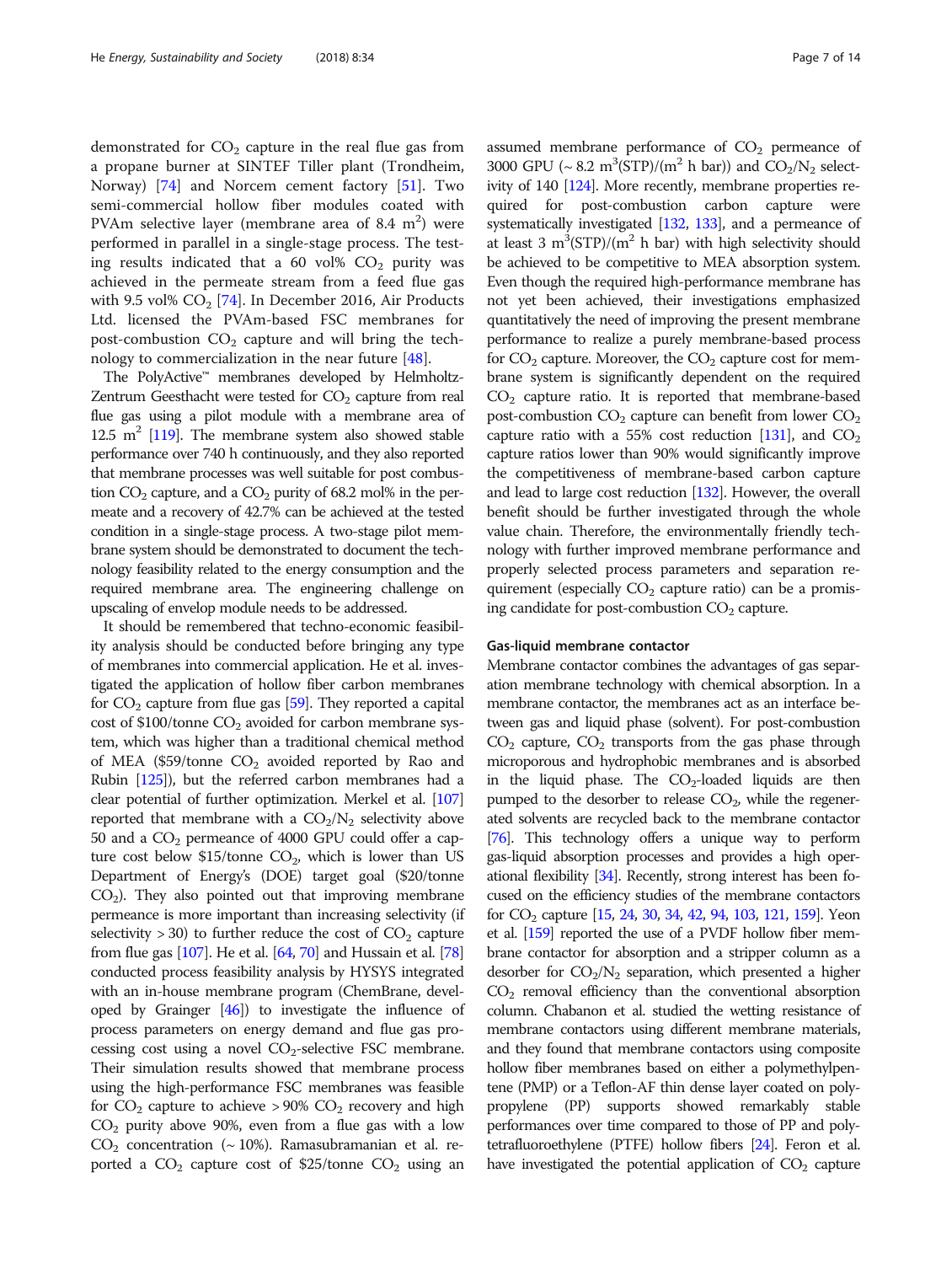from flues gas using a membrane contactor composed by porous polypropylene hollow fiber membranes and a dedicated absorption liquid (CORAL) [\[42\]](#page-10-0). Their results indicated that membrane contactor could be a promising candidate for  $CO<sub>2</sub>$  capture from flue gases in post-combustion power plants. Moreover, Dai et al. [\[27](#page-10-0), [28\]](#page-10-0) reported to use ionic liquid-based membrane contactor for pre-combustion  $CO<sub>2</sub>$  capture; the porous PTFE membrane and nonporous Teflon-PP (polypropylene) composite membranes were considered to be the most suitable membranes in this application. Even though the mass transfer resistance increases in membrane contactors particularly when membranes are wetted, the numerous advantages such as significantly increased interfacial area can potentially offset the disadvantages and makes membrane contactors to be promising in  $CO<sub>2</sub>$  capture [\[165\]](#page-13-0).

## $CO<sub>2</sub>$  capture from industry

 $CO<sub>2</sub>$  emissions from industrial sectors such as steel/iron production, cement factory, and gas production plants contribute more than 10% of total  $CO_2$  emissions.  $CO_2$ removal from natural gas and biogas is mandatory to increase methane purity and avoid pipeline corrosion. Moreover, CCS is the only solution to reduce  $CO<sub>2</sub>$  emissions from cement factory as  $50\%$  of  $CO<sub>2</sub>$  is the by-product of a cement production process. Thus,  $CO<sub>2</sub>$ capture from those energy-intensive industries should also be implemented.

#### CO2 removal from natural gas

Natural gas (NG) is becoming one of the most attractive growing fuels for world primary energy consumption due to its availability and versatility. NG is a less carbon-intensive and cleaner energy source compared to the other fossil fuels of coal and crude oil. However, raw natural gas in reservoirs or/and wells usually contains considerable amount of light and heavy hydrocarbons (HHCs), as well as the impurities such as water,  $H_2S$ ,  $CO_2$ ,  $N_2$ , and helium. Natural gas sweetening is mandatory in any natural gas plants to remove the acid gases of  $H_2S$  and  $CO_2$  to meet the legal requirements and gas grid specifications. Different technologies such as chemical absorption [[83\]](#page-11-0), pressure swing adsorption (PSA) [[81,](#page-11-0) [143](#page-12-0)], and membranes [\[2](#page-10-0), [12,](#page-10-0) [43](#page-10-0), [62,](#page-11-0) [63,](#page-11-0) [66](#page-11-0)–[69](#page-11-0), [93,](#page-11-0) [96](#page-11-0)] have been reported for  $CO<sub>2</sub>$  removal from natural gas. Decision on which technology used for  $CO<sub>2</sub>$  removal from natural gas is mainly dependent on process conditions and the raw natural gas composition. Conventional chemical (amine) absorption is well known and implemented in industrial processes, and still considered as the state-of-the-art technology for  $CO<sub>2</sub>$  capture. However, membrane systems possess many advantages such as small footprint, low capital, and operating costs are environmentally friendly and exhibit their process flexibility [[11\]](#page-10-0), which show a great potential for natural gas sweetening even though it has only a 5% of the market today.

Commercial membranes for natural gas sweetening are usually made from cellulose acetate and polyimide and have a typical  $CO<sub>2</sub>/CH<sub>4</sub>$  selectivity of 15~30 [\[13](#page-10-0)]. Membrane systems are preferred for high  $CO<sub>2</sub>$  concentration gas streams (enhanced gas recovery plant, ca. 50%  $CO<sub>2</sub>$ , and high pressure), and amine units are preferred for relatively low-concentration gas streams. Moreover, membrane systems are also favorable to be used for processing small gas flows because of their simple flow schemes (typically in offshore platforms,  $<$  6000 Nm<sup>3</sup>/h), while amine units are more complex and require careful, well-monitored operating procedures, as documented by Baker et al. [\[8](#page-10-0)]. Although common polymer membranes for natural gas sweetening are still cellulose acetate/triacetate and polyimide, the novel, high-performance FSC membranes and carbon membranes showed nice potentials for  $CO_2/CH_4$  separation [[32,](#page-10-0) [33](#page-10-0), [55](#page-11-0), [69](#page-11-0)].

High-pressure operation is one of the most challenging issues related to natural gas sweetening with membrane systems since membrane plasticization and compaction are found to be a well-known phenomenon in most polymer membranes [[40,](#page-10-0) [152\]](#page-13-0). For the FSC membranes, carrier saturation at a high  $CO<sub>2</sub>$  concentration or partial pressure will additionally cause the reductions of  $CO<sub>2</sub>$ permeance and  $CO<sub>2</sub>/CH<sub>4</sub>$  selectivity. The potential strategies to overcome membrane plasticization are crosslinking of membrane material [[153\]](#page-13-0) and fabrication of mechanical strong membranes with enhanced properties, e.g., mixed matrix membrane by adding inorganic fillers into the polymer matrix. Adams et al. prepared a 50% (vol.) Zeolite 4A/poly (vinyl acetate) MMM with increase separation performance for  $CO<sub>2</sub>/CH<sub>4</sub>$  separation [[2\]](#page-10-0). Their results showed a promising application for high-pressure natural gas sweetening. He et al. reported that CNTs reinforced PVAm/PVA blend FSC membrane presented a good  $CO<sub>2</sub>/CH<sub>4</sub>$  separation performance at high pressure up to 40 bar  $[62, 63, 67-69]$  $[62, 63, 67-69]$  $[62, 63, 67-69]$  $[62, 63, 67-69]$  $[62, 63, 67-69]$  $[62, 63, 67-69]$  $[62, 63, 67-69]$  $[62, 63, 67-69]$ , which showed a nice potential application for  $CO<sub>2</sub>$  removal from natural gas. There are, however, still challenges to maintain the separation performance at higher pressure > 40 bar (especially > 80 bar in subsea process), which can be potentially addressed by employing high-performance (to exceed the Robeson  $CO<sub>2</sub>/CH<sub>4</sub>$  upper bound) carbon membranes with high mechanical strength to tolerate high pressure without losing separation performance.

Membrane system design for  $CO<sub>2</sub>$  removal from natural gas is mainly dependent on membrane performance,  $CO<sub>2</sub>$  concentration in feed stream, specific separation requirement, as well as plant location. Peters et al. conducted process design, simulation, and optimization for  $CO<sub>2</sub>$  removal from natural gas using HYSYS integrated with an in-house membrane program (ChemBrane) [[118\]](#page-12-0). They reported that a two-stage membrane system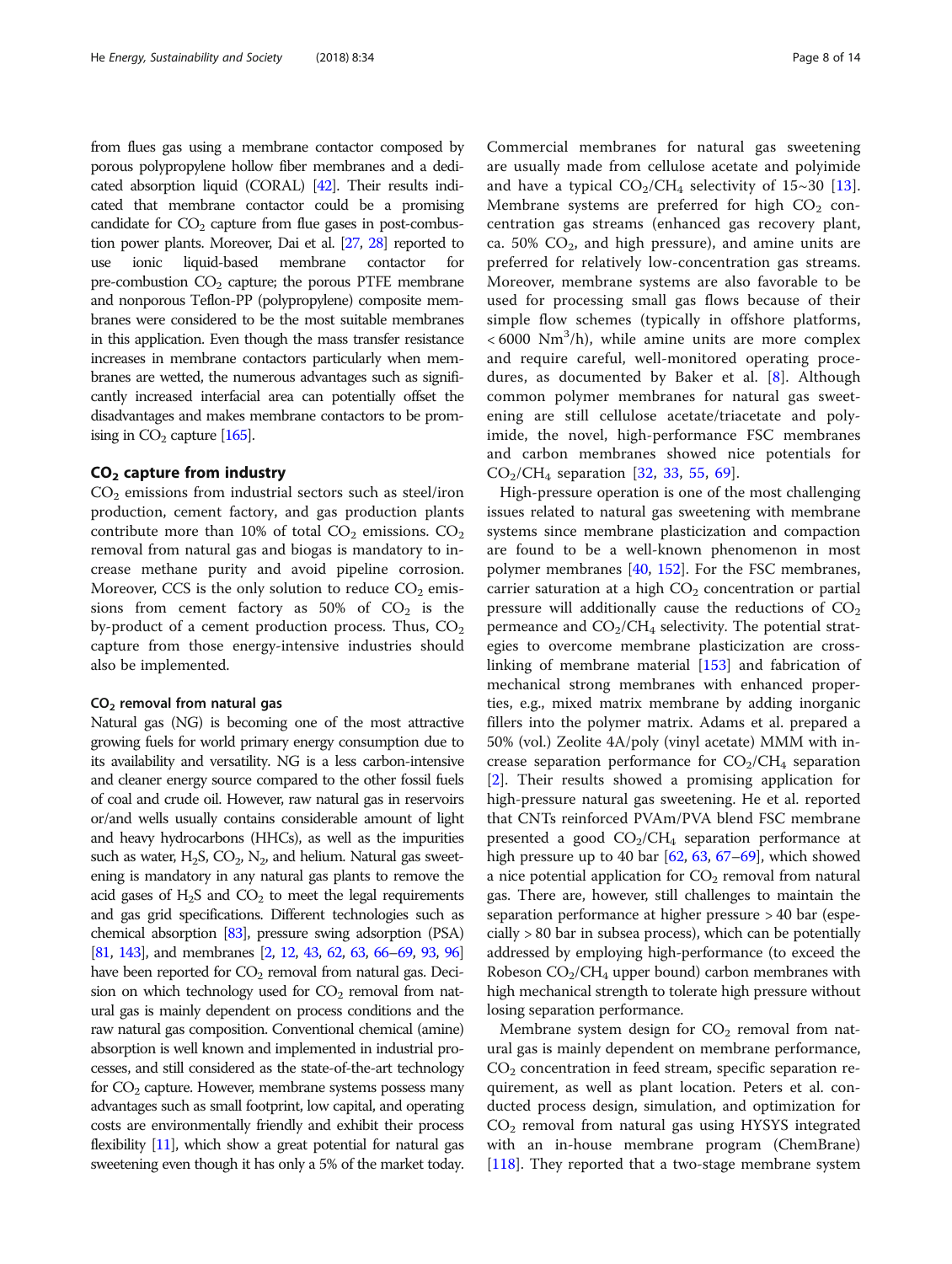with a  $\rm CO_2$  permeance of 0.3  $\rm m^3(STP)/(m^2$  h bar) and a  $CO<sub>2</sub>/CH<sub>4</sub>$  selectivity of 40 is comparable to that of amine process [\[118\]](#page-12-0). Although the purity of sweet gas with membrane system is a little low, it can still achieve the sales gas standards  $(< 2\%$  CO<sub>2</sub> in natural gas). It was also reported that two-stage membrane systems with a membrane unit cost  $\langle 460/m^2 \rangle$  membrane area was viable for  $CO_2$  removal from a  $CO_2$  content (10 vol%) natural gas [\[66\]](#page-11-0). Moreover, membrane system presents a small footprint and flexibility, and is easy to maintain, which is crucial for subsea and offshore natural gas production. It should be noted that membranes for natural gas sweetening is one of the most promising application related to the market and economic benefit.

## CO2 removal from biogas

Biogas is usually produced from anaerobic digestion of wastes such as sewage sludge, animal manure, and organic fraction of household, which is mainly composed of methane  $(CH_4)$  and carbon dioxide  $(CO_2)$  and may also contain VOCs,  $H_2O$ ,  $H_2S$ , and  $NH_3$ . Biogas has a potential of high energy due to the presence of high purity methane. However, depending on the end usage, a specific biogas treatment (i.e., biogas upgrading, defined as  $CO<sub>2</sub>$  removal from raw biogas) should be conducted to increase the calorific value of biogas. Therefore, it is crucial to identify energy-efficient technology for  $CO<sub>2</sub>$ removal from biogas at a low  $CH<sub>4</sub>$  loss. The common techniques for biogas upgrading include water scrubbing, PSA, chemical absorption (e.g., amines), and gas separation membranes. The selection of suitable technology is mainly dependent on plant condition, such as the availability of low price of thermal energy, electricity and water, as well as the plant capacity. In the European region, water scrubbing is the most prevailing technology at biogas plants (40%), and membrane has 4% of the market today [\[113\]](#page-12-0). Most biogas plants in Sweden are using PSA even though  $CH<sub>4</sub>$  loss is high (3–10%). The biogas plants using water scrubbing technology can get high purity  $CH_4$  (> 99 vol%), but also produces a lot of wastewater and has high power demands. The amine scrubbing technology presents high selectivity to produce high purity methane, but the process is energy-intensive and environmentally unfriendly due to the needs of organic solvents of amines. Comparing to other state-of-the-art technologies, gas separation membrane processes present more energy- and space-saving and lower environmental impacts and are preferable for small-scale biogas plants  $<$  1000 m<sup>3</sup>(STP)/h [[108](#page-12-0)]. The commercial SEPURAN® membranes developed by EVO-NIK for biogas upgrading have low-energy requirements and low maintenance costs. The main challenge is to get high  $CH_4$  purity and low  $CH_4$  loss simultaneously. The latest reported single-stage polyimide membrane system

can only reach CH<sub>4</sub> purity of 80.7 vol% with a high CH<sub>4</sub> loss of 24%, which is unacceptable in any biogas production plants [[111\]](#page-12-0). Using a multi-stage membrane system in series can get high purity  $CH_4$ , but  $CH_4$  loss will be higher. A CH<sub>4</sub> loss to atmosphere of more than  $4\%$  leads to a non-sustainable process according to carbon footprint life cycle assessment  $[126]$ , which is negative related to economy and environment impact due to the high global warming potential (GWP) of methane. Therefore, seeking a high  $CO<sub>2</sub>/CH<sub>4</sub>$  selective membrane (at least > 30) is crucial to reduce  $CH_4$  loss, simplify process design, and reduce energy consumption. The cellulose-derived hollow fiber carbon membranes have been reported for  $CO<sub>2</sub>/CH<sub>4</sub>$ separation and presented a high  $CO<sub>2</sub>/CH<sub>4</sub>$  selectivity over 100 [\[53,](#page-11-0) [72\]](#page-11-0), which showed the potential for  $CO<sub>2</sub>$  removal from biogas. The techno-economic feasibility analysis also proved that carbon membrane can be a competitive technology for biogas upgrading compared to amine absorption [\[60\]](#page-11-0). Moreover, several carbon membrane modules (each one has the area of  $2 \text{ m}^2$ ) were exposed to a real biogas (63 vol% CH<sub>4</sub>, 1 ppm H<sub>2</sub>S, balance CO<sub>2</sub>) over 200 days at a biogas plant in Southern Norway. The biogas with 10 Nm3 /h was fed into these modules at 20 bar. A high purity methane of 96 vol% and a  $CH<sub>4</sub>$  recovery of 98% was achieved [\[56\]](#page-11-0), and the membranes showed stable performance over the testing period, which is considered at TRL 5. Although the reported pilot system can produce high purity biomethane as vehicle fuels, there are still challenges related to uniform packing of hollow fiber carbon membranes. Moreover, the brittleness of hollow fibers remained a challenge for module upscaling. Future researches should focus on improving mechanical properties and gas permeance, which directs to the development of asymmetric flexible hollow fiber carbon membranes or supported carbon membranes.

## CO<sub>2</sub> capture from cement factory

Cement factory is pursuing solutions for carbon capture from high  $CO<sub>2</sub>$  content flue gas (ca. 17 vol% wet base) as it represents 7% of global anthropogenic  $CO<sub>2</sub>$  emissions. Application of  $CO<sub>2</sub>$  capture in cement kilns would have great potential to reduce  $CO<sub>2</sub>$  emission from these industries but will naturally influence cement production cost. Thus, the European cement industry (through HeidelbergCement) is taking big interest in low-cost  $CO<sub>2</sub>$ capture technologies.

Cement factory releases greenhouse gas emissions both directly and indirectly: limestone calcination directly releases  $\sim$  50% of all CO<sub>2</sub> emissions in the cement production, while the burning of fuels to heat the kiln indirectly contributes another 50%  $CO<sub>2</sub>$  emissions. Employment of CCS is considered as one of the most important techniques to achieve the Norcem Zero  $CO<sub>2</sub>$  Emission Vision 2030. Three different technologies (amine absorption,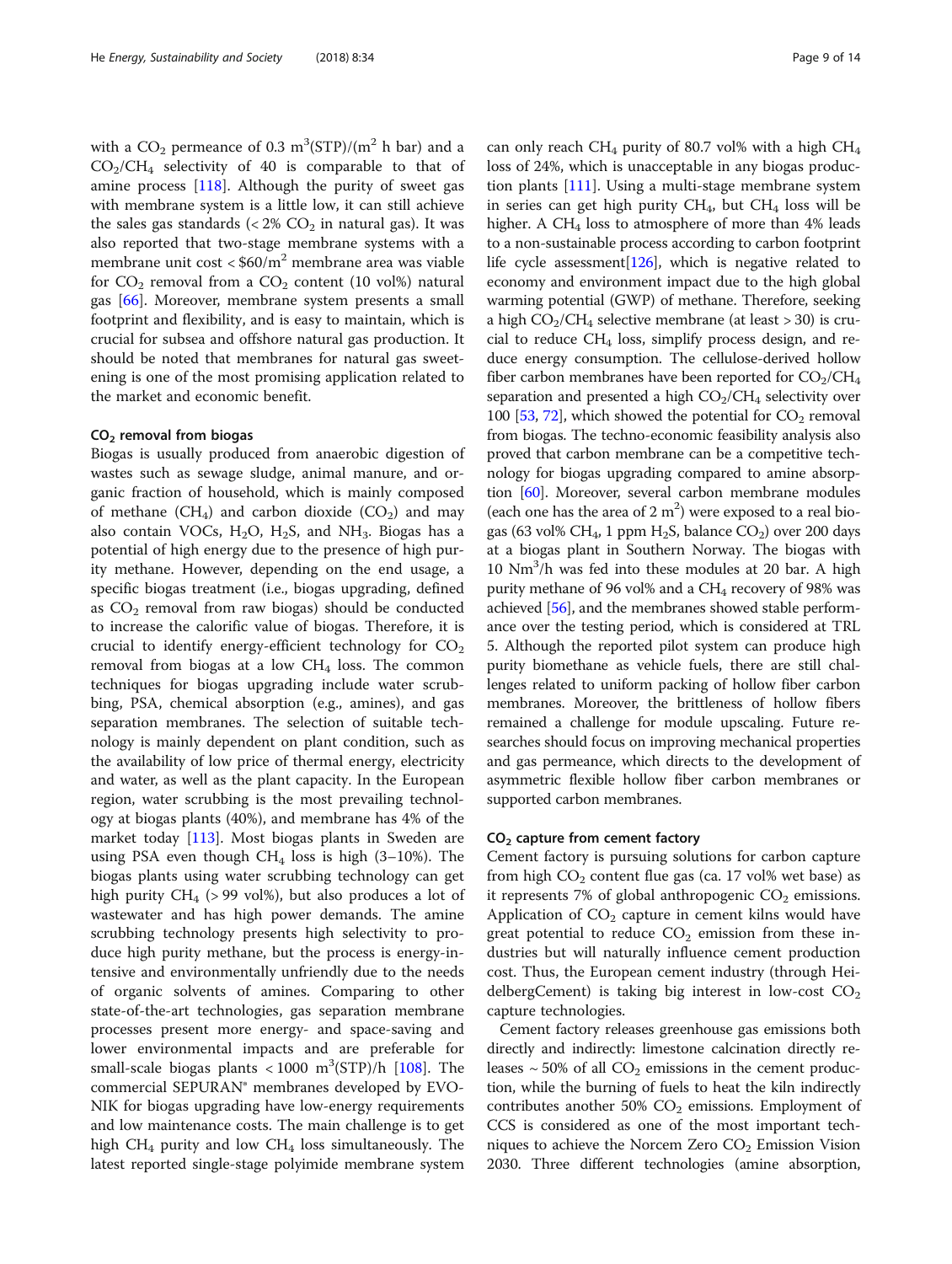membranes, solid adsorbent) were tested on site to document the process feasibility  $[14]$ . There, the first pilot-scale membrane system using PVAm-based flat-sheet FSC membranes was tested for  $CO<sub>2</sub>$  capture from a 17 vol% (wet base)  $CO<sub>2</sub>$  flue gas in cement factory. Although many challenges related to process and module design were revealed, and it was also difficult to achieve a stable operation of membrane system, a  $CO<sub>2</sub>$  purity up to 72% was achieved for short periods when all process parameters were well controlled in the single-stage FSC membrane system [\[49\]](#page-11-0). The membrane efficiency of the plate-and-frame module was quite low, and the designed system suffered significant water condensation/corrosion issues. Thus, the hollow fiber FSC membrane modules with total membrane area of ca. 20  $m<sup>2</sup>$  were constructed by the joint force from Air Products and Chemicals, Inc., in 2016 [[51](#page-11-0)]. In that project, the pilot FSC membrane system was evaluated at TRL 5. The system was tested over 6 months at different conditions, and stable performance was found even at a high  $NO<sub>x</sub>$  and  $SO<sub>2</sub>$  loading (average 100 ppm and 5 ppm, respectively) flue gas. They reported that stable permeate  $CO<sub>2</sub>$  purity of 65% over the accumulated 24 days was achieved. The techno-economic feasibility analysis was also reported to achieve 80%  $CO<sub>2</sub>$ recovery and  $> 90\%$  CO<sub>2</sub> purity. However, the designed two-stage membrane system was difficult to achieve specific  $CO<sub>2</sub>$  purity (> 95%) requirement (especially the low  $O<sub>2</sub>$  limitation) for enhanced oil/gas recovery (EOR/EGR). The potential solutions are to introduce a third-stage membrane unit or a low-temperature liquefaction unit. It should also be remembered that proper pre-treatment processes (e.g., particle filtering, water condensation) are always required to protect membrane system for  $CO<sub>2</sub>$  capture in cement factory.

## CO2 capture from iron/steel making industry

Recently,  $CO<sub>2</sub>$  capture from power generation has received a lot of attention as described in the section "[CO2 capture from power plant](#page-5-0)". However, only a few studies reported on  $CO<sub>2</sub>$  capture in iron/steel manufacture industries [\[39,](#page-10-0) [45](#page-10-0), [100](#page-11-0), [150\]](#page-12-0). The previous large European projects, Ultra Low  $CO<sub>2</sub>$  Steelmaking (ULCOS) focused on the development of new steel production technology that could drastically cut  $CO<sub>2</sub>$  emissions to 50% by the year 2030 (base year 2004), and membrane system was chosen for investigation of  $CO<sub>2</sub>$ capture from nitrogen free blast furnace (NFBF) exhaust gases  $(N_2/CO_2/CO/H_2: 10\%/36\%/47\%/7\%)$ . Lie et al. reported that PVAm/PVA blend FSC membranes can become a potential candidate for  $CO<sub>2</sub>$  capture from flue gas in steelmaking industry with  $15.0-17.5$   $\epsilon$ /tonnes  $CO<sub>2</sub>$  [\[100\]](#page-11-0). Recently, Roussanaly et al. reported on the simulation of different membranes for  $CO<sub>2</sub>$  capture from steel industry with a  $30\%$ CO<sub>2</sub> in feed gas, and a relatively low  $CO<sub>2</sub>$  capture cost was identified compared to carbon capture in other processes  $[131]$ . However, it should be noted that the feed gas only contains  $CO<sub>2</sub>$  and  $N<sub>2</sub>$  in their study, while CO,  $H_2$  are neglected which usually existed. Thus, further investigation with more accurate feed gas composition should be conducted to document the economic feasibility.

## Future perspectives

The deployment of  $CO<sub>2</sub>$  capture in power plants and process industries is crucial to reduce  $CO<sub>2</sub>$  emissions, and several technologies should be alternatively employed depending on flue gas composition, plant location, and separation requirement. Amine absorption is still considered as the most mature technology today for large- or full-scale applications and developing next generation advanced solvents should be pursued to reduce energy consumption. Gas separation membranes, especially ultrathin polymeric and FSC membranes, for post-combustion  $CO<sub>2</sub>$  capture were demonstrated at pilot-scale with stable performance over long-term period and considered as the most technology regarding to the environmental impact and energy efficiency. However, membrane performance should be further improved to reduce  $CO<sub>2</sub>$  capture cost down to \$20/tonne  $CO<sub>2</sub>$ . Moreover, process design need to be carefully considered to make a right choice, and a two/multi-stage system is usually required to achieve high  $CO<sub>2</sub>$  capture ratio and  $CO<sub>2</sub>$  purity simultaneously. Nevertheless, membrane systems, which require no chemicals, are easy to scale up and have a relatively low-energy demand and could be an environmentally friendly technology for  $CO<sub>2</sub>$  capture from power plants and other energy-intensive process industries in the future.

#### Acknowledgements

The author is grateful to the anonymous reviewers for their helpful comments and suggestions.

#### Funding

The work was supported by the CO2Hing project (#267615) of the Research Council of Norway (Norges forskningsråd).

#### Availability of data and materials

Data sharing is not applicable to this article as no datasets were generated or analyzed during the current study.

#### Author's contribution

The author wrote, read, and approved the final manuscript.

#### Competing interests

The author declares that he has no competing interests.

#### Publisher's Note

Springer Nature remains neutral with regard to jurisdictional claims in published maps and institutional affiliations.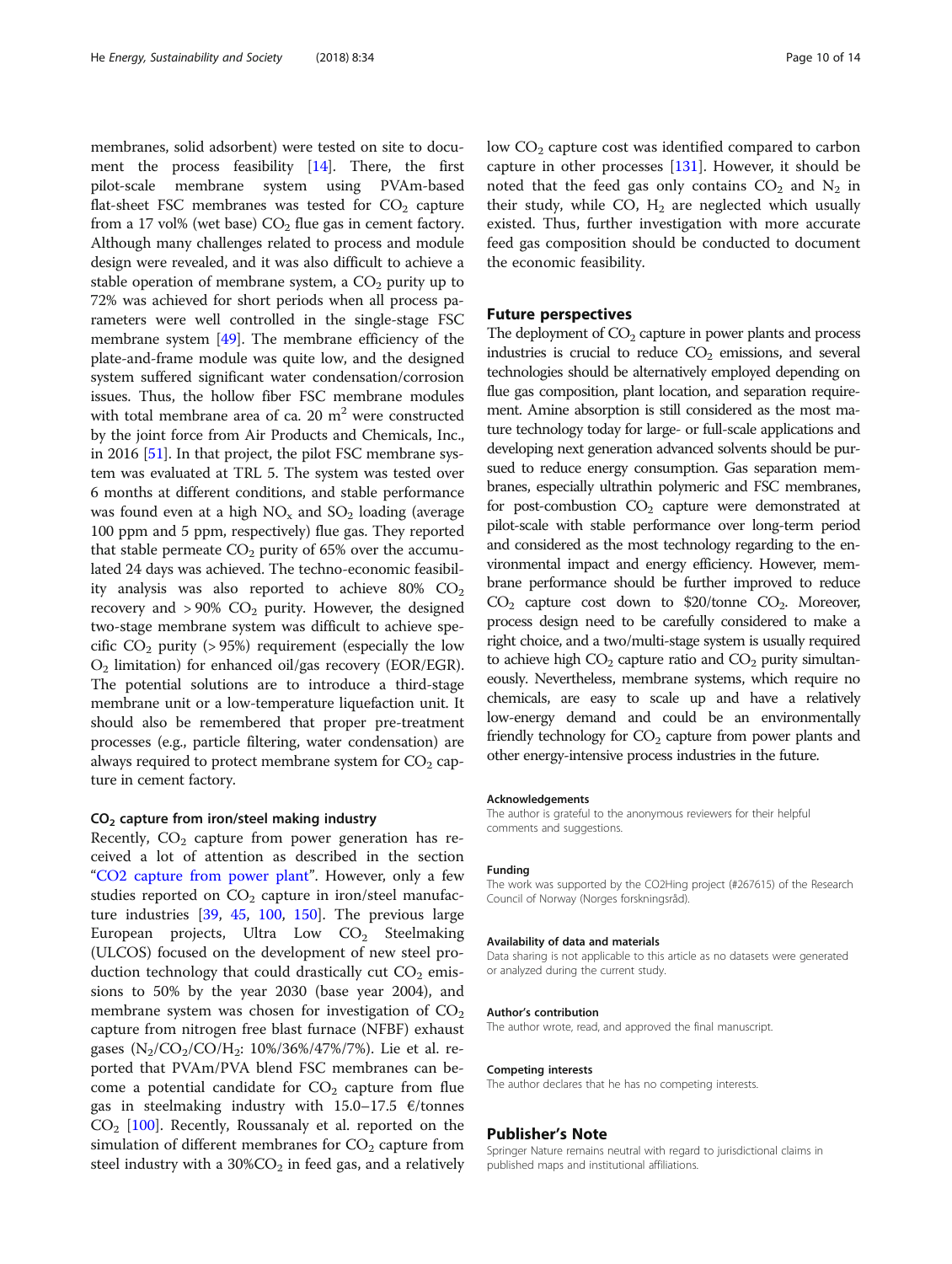#### <span id="page-10-0"></span>Received: 23 July 2018 Accepted: 17 October 2018 Published online: 01 November 2018

#### References

- 1. Abanades JC, Akai M, Benson S, al, e., 2005. IPCC Special Report Carbon Dioxide Capture and Storage: Summary for Policymakers. [http://www.ipcc.](http://www.ipcc.ch/pdf/special-reports/srccs/srccs_summaryforpolicymakers.pdf) [ch/pdf/special-reports/srccs/srccs\\_summaryforpolicymakers.pdf](http://www.ipcc.ch/pdf/special-reports/srccs/srccs_summaryforpolicymakers.pdf). Accessed 12 Sept 2018
- 2. Adams RT, Lee JS, Bae T-H, Ward JK, Johnson JR, Jones CW, Nair S, Koros WJ (2011)  $CO<sub>2</sub>-CH<sub>4</sub>$  permeation in high zeolite 4A loading mixed matrix membranes. J Membr Sci 367(1–2):197–203
- 3. Ahmad J, Hägg M-B (2013) Preparation and characterization of polyvinyl acetate/zeolite 4A mixed matrix membrane for gas separation. J Membr Sci 427(0):73–84
- 4. Ahmad J, Hågg MB (2013) Polyvinyl acetate/titanium dioxide nanocomposite membranes for gas separation. J Membr Sci 445:200–210
- 5. Ahn J, Chung W-J, Pinnau I, Song J, Du N, Robertson GP, Guiver MD (2010) Gas transport behavior of mixed-matrix membranes composed of silica nanoparticles in a polymer of intrinsic microporosity (PIM-1). J Membr Sci 346(2):280–287
- 6. Aroon MA, Ismail AF, Matsuura T, Montazer-Rahmati MM (2010) Performance studies of mixed matrix membranes for gas separation: a review. Sep Purif Technol 75(3):229–242
- 7. Baker R (2004) Membrane technology and applications, 2nd edn. McGraw-Hill Wiley. <https://doi.org/10.1002/0470020393>
- 8. Baker RW, Lokhandwala K (2008) Natural gas processing with membranes: an overview. Ind Eng Chem Res 47(7):2109–2121
- 9. Baker RW, Wijmans JG, Merkel TC, Lin H, Daniels R, Thompson S (2009) Gas separation process using membranes with permeate sweep to remove  $CO<sub>2</sub>$ from combustion gases Membrane Technology & Research, Inc, US
- 10. Barsema JN, van der Vegt NFA, Koops GH, Wessling M (2005) Agfunctionalized carbon molecular-sieve membranes based on polyelectrolyte/polyimide blend precursors. Adv Funct Mater 15(1):69–75
- 11. Bernardo P, Drioli E (2010) Membrane gas separation progresses for process intensification strategy in the petrochemical industry. Petrol Chem 50(4): 271–282
- 12. Bhide BD, Stern SA (1993) Membrane processes for the removal of acid gases from natural gas. II. Effects of operating conditions, economic parameters, and membrane properties. J Membr Sci 81(3):239–252
- 13. Bhide BD, Voskericyan A, Stern SA (1998) Hybrid processes for the removal of acid gases from natural gas. J Membr Sci 140(1):27–49
- 14. Bjerge L-M, Brevik P (2014) CO<sub>2</sub> capture in the cement industry, Norcem CO2 capture project (Norway). Energy Procedia 63:6455–6463
- 15. Bottino A, Capannelli G, Comite A, Di Felice R, Firpo R (2008) CO<sub>2</sub> removal from a gas stream by membrane contactor. Sep Purif Technol 59(1):85–90
- 16. Bredesen R, Jordal K, Bolland O (2004) High-temperature membranes in power generation with CO<sub>2</sub> capture. Chem Eng Process 43(9):1129-1158
- 17. Brunetti A, Scura F, Barbieri G, Drioli E (2010) Membrane technologies for CO2 separation. J Membr Sci 359(1–2):115–125
- 18. Budd PM, Elabas ES, Ghanem BS, Makhseed S, McKeown NB, Msayib KJ, Tattershall CE, Wang D (2004) Solution-processed, organophilic membrane derived from a polymer of intrinsic microporosity. Adv Mater 16(5):456–459
- 19. Budd PM, McKeown NB, Ghanem BS, Msayib KJ, Fritsch D, Starannikova L, Belov N, Sanfirova O, Yampolskii Y, Shantarovich V (2008) Gas permeation parameters and other physicochemical properties of a polymer of intrinsic microporosity: Polybenzodioxane PIM-1. J Membr Sci 325(2):851–860
- 20. Budd PM, Msayib KJ, Tattershall CE, Ghanem BS, Reynolds KJ, McKeown NB, Fritsch D (2005) Gas separation membranes from polymers of intrinsic microporosity. J Membr Sci 251(1–2):263–269
- 21. Bushell AF, Attfield MP, Mason CR, Budd PM, Yampolskii Y, Starannikova L, Rebrov A, Bazzarelli F, Bernardo P, Carolus Jansen J, Lanč M, Friess K, Shantarovich V, Gustov V, Isaeva V (2013) Gas permeation parameters of mixed matrix membranes based on the polymer of intrinsic microporosity PIM-1 and the zeolitic imidazolate framework ZIF-8. J Membr Sci 427(0):48– 62
- 22. Carapellucci R, Milazzo A (2003) Membrane systems for  $CO<sub>2</sub>$  capture and their integration with gas turbine plants Proceedings of the Institution of Mechanical Engineers, Part A. J Power Energy 217(5):505–517
- 23. Casillas, C., Chan, K., Fulton, D., Kaschemekat, J., Kniep, J., Ly, J., Merkel, T., Nguyen, V., Sun, Z., Wang, X., Wei, X., White, S., 2015. Pilot testing of a

membrane system for post-combustion  $CO<sub>2</sub>$  capture, NETL  $CO<sub>2</sub>$  capture technology meeting Pittsburgh

- 24. Chabanon E, Roizard D, Favre E (2011) Membrane contactors for Postcombustion carbon dioxide capture: a comparative study of wetting resistance on long time scales. Ind Eng Chem Res 50(13):8237–8244
- 25. Chung T-S, Jiang LY, Li Y, Kulprathipanja S (2007) Mixed matrix membranes (MMMs) comprising organic polymers with dispersed inorganic fillers for gas separation. Prog Polym Sci 32(4):483–507
- 26. D'Alessandro DM, Smit B, Long JR (2010) Carbon dioxide capture: prospects for new materials. Angew Chem Int Ed 49(35):6058–6082
- 27. Dai Z, Ansaloni L, Deng L (2016a) Precombustion CO<sub>2</sub> capture in polymeric hollow fiber membrane contactors using ionic liquids: porous membrane versus nonporous composite membrane. Ind Eng Chem Res 55(20):5983–5992
- 28. Dai Z, Noble RD, Gin DL, Zhang X, Deng L (2016b) Combination of ionic liquids with membrane technology: a new approach for  $CO<sub>2</sub>$  separation. J Membr Sci 497:1–20
- 29. David LIB, Ismail AF (2003) Influence of the thermastabilization process and soak time during pyrolysis process on the polyacrylonitrile carbon membranes for  $O_2/N_2$  separation. J Membr Sci 213(1-2):285-291
- 30. deMontigny D, Tontiwachwuthikul P, Chakma A (2006) Using polypropylene and polytetrafluoroethylene membranes in a membrane contactor for  $CO<sub>2</sub>$ absorption. J Membr Sci 277(1–2):99–107
- 31. Deng L (2009) Development of novel PVAm/PVA blend FSC membrane for CO<sub>2</sub> capture. Norwegian University of Science and Technology, Trondheim
- 32. Deng L, Kim T-J, Hägg M-B (2009a) Facilitated transport of  $CO<sub>2</sub>$  in novel PVAm/PVA blend membrane. J Membr Sci 340(1–2):154–163
- 33. Deng L, Kim T-J, Sandru M, Hägg M-B (2009b) PVA/PVAm blend FSC membrane for natural gas sweetening. Proceedings of the 1st annual gas processing symposium, Doha, pp 247–255
- 34. Dindore VY, Brilman DWF, Feron PHM, Versteeg GF (2004) CO<sub>2</sub> absorption at elevated pressures using a hollow fiber membrane contactor. J Membr Sci 235(1–2):99–109
- 35. Do YS, Lee WH, Seong JG, Kim JS, Wang HH, Doherty CM, Hill AJ, Lee YM (2016) Thermally rearranged (TR) bismaleimide-based network polymers for gas separation membranes. Chem Commun 52(93):13556–13559
- 36. Du N, Park HB, Robertson GP, Dal-Cin MM, Visser T, Scoles L, Guiver MD (2011) Polymer nanosieve membranes for  $CO<sub>2</sub>$ -capture applications. Nat Mater 10(5):372–375
- 37. Duan S, Taniguchi I, Kai T, Kazama S (2012) Poly(amidoamine) dendrimer/ poly(vinyl alcohol) hybrid membranes for CO<sub>2</sub> capture. J Membr Sci 423-424(0):107–112
- 38. Elwell, L.C., Grant, W.S., 2006. Technology options for capturing CO<sub>2</sub>. [http://](http://www.powermag.com/coal/Technology-options-for-capturing-CO2_582.html) [www.powermag.com/coal/Technology-options-for-capturing-CO2\\_582.html](http://www.powermag.com/coal/Technology-options-for-capturing-CO2_582.html). Accessed 12 Sept 2018
- 39. Farla JC, Hendriks CA, Blok K (1995) Carbon dioxide recovery from industrial processes. Clim Chang 24:439–461
- Favre E (2011) Membrane processes and postcombustion carbon dioxide capture: challenges and prospects. Chem Eng J 171(3):782–793
- 41. Favvas EP, Katsaros FK, Papageorgiou SK, Sapalidis AA, Mitropoulos AC (2017) A review of the latest development of polyimide based membranes for CO<sub>2</sub> separations. React Funct Polym 120:104-130
- 42. Feron PHM, Jansen AE (2002)  $CO<sub>2</sub>$  separation with polyolefin membrane contactors and dedicated absorption liquids: performances and prospects. Sep Purif Technol 27(3):231–242
- 43. Freeman B, Yampolskii Y (2010) Membrane gas separation. Wiley, Hoboken
- 44. Ghalei B, Sakurai K, Kinoshita Y, Wakimoto K, Isfahani AP, Song Q, Doitomi K, Furukawa S, Hirao H, Kusuda H, Kitagawa S, Sivaniah E (2017) Enhanced selectivity in mixed matrix membranes for  $CO<sub>2</sub>$  capture through efficient dispersion of amine-functionalized MOF nanoparticles. Nature Energy 2:17086
- 45. Gielen D (2003)  $CO<sub>2</sub>$  removal in the iron and steel industry. Energy Convers Manag 44(7):1027–1037
- 46. Grainger, D., 2007. Development of carbon membranes for hydrogen recovery, Department of Chemical Engineering Norwegian University of Science and technology, Trondheim
- 47. Grainger D, Hägg M-B (2007) Evaluation of cellulose-derived carbon molecular sieve membranes for hydrogen separation from light hydrocarbons. J Membr Sci 306(1–2):307–317
- 48. Hägg MB (2017) One step closer to bringing  $CO<sub>2</sub>$  capture technology to the marketplace [https://www.eurekalert.org/pub\\_releases/2017-01/nuos](https://www.eurekalert.org/pub_releases/2017-01/nuos-osc011117.php)[osc011117.php](https://www.eurekalert.org/pub_releases/2017-01/nuos-osc011117.php). Accessed 12 Sept 2018.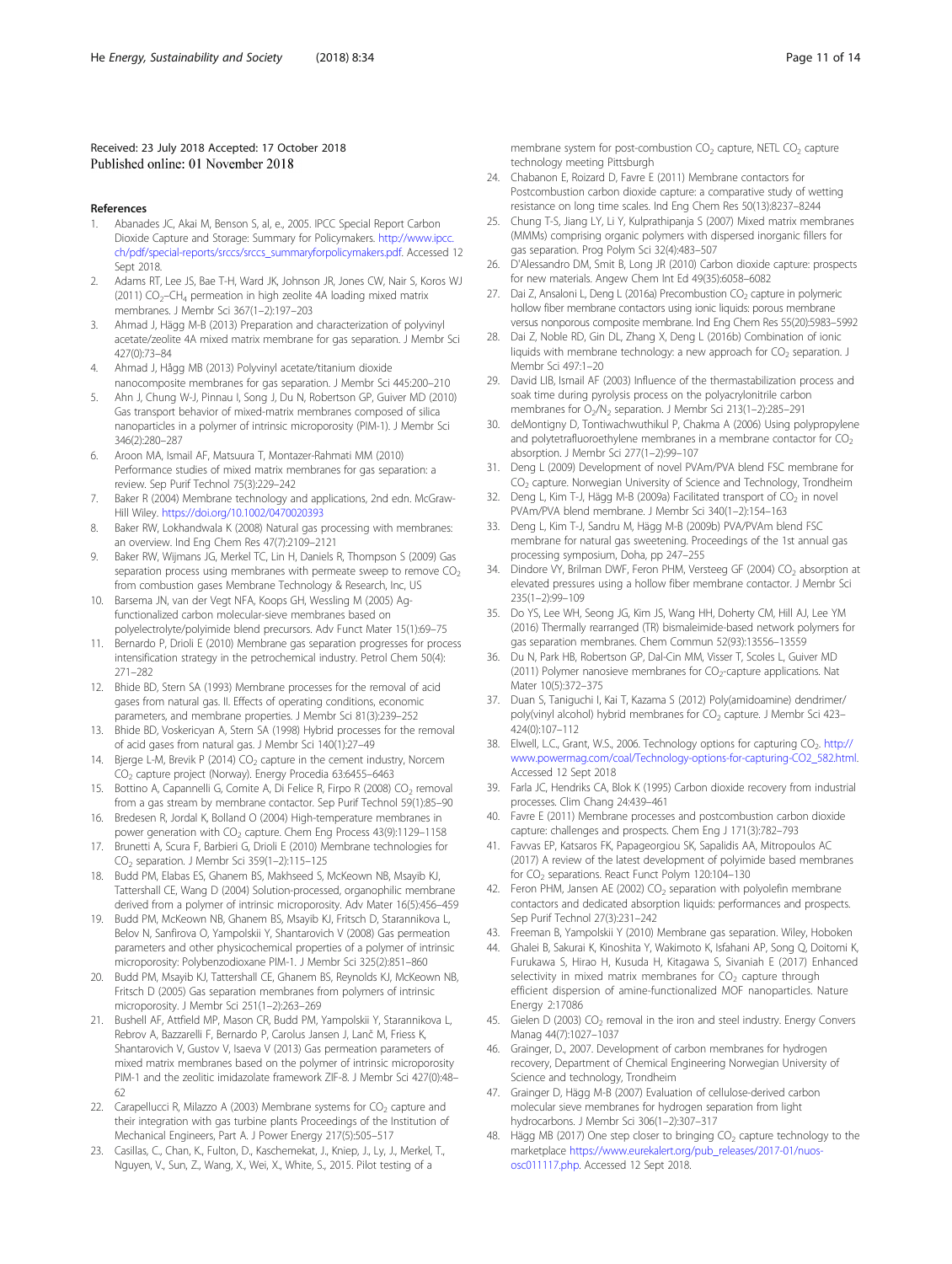- <span id="page-11-0"></span>49. Hägg M-B, He X, Sarfaraz V, Sandru M, Kim T-J (2015) CO<sub>2</sub> capture using a membrane pilot process at cement factory, in Brevik Norway- lessons learnt. The 8th Trondheim CCS conference (TCCS8), Trondheim
- 50. Hagg MB, Lindbrathen A (2005) CO<sub>2</sub> capture from natural gas fired power plants by using membrane technology. Ind Eng Chem Res 44(20):7668–7675
- 51. Hägg MB, Lindbråthen A, He X, Nodeland SG, Cantero T (2017) Pilot demonstration-reporting on  $CO<sub>2</sub>$  capture from a cement plant using hollow Fiber process. Energy Procedia 114:6150–6165
- 52. Hägg MB, Sandru M, Kim TJ, Capala W, Huijbers M (2012) Report on pilot scale testing and further development of a facilitated transport membrane for CO<sub>2</sub> capture from power plants. Euromembrane, London
- 53. Haider S, Lindbråthen A, Hägg M-B (2016) Techno-economical evaluation of membrane based biogas upgrading system: a comparison between polymeric membrane and carbon membrane technology. Green Energy Environ 1(3):222–234
- 54. Haider S, Lindbråthen A, Lie JA, Andersen ICT, Hägg M-B (2017) CO<sub>2</sub> separation with carbon membranes in high pressure and elevated temperature applications. Sep Purif Technol 52(2):156–116
- 55. Haider S, Lindbråthen A, Lie JA, Andersen ICT, Hägg M-B (2018a) CO<sub>2</sub> separation with carbon membranes in high pressure and elevated temperature applications. Sep Purif Technol 190:177–189
- 56. Haider S, Lindbråthen A, Lie JA, Carstensen PV, Johannessen T, Hägg M-B (2018b) Vehicle fuel from biogas with carbon membranes; a comparison between simulation predictions and actual field demonstration. Green Energy Environ 3(3):266–276
- 57. Han SH, Kwon HJ, Kim KY, Seong JG, Park CH, Kim S, Doherty CM, Thornton AW, Hill AJ, Lozano AE, Berchtold KA, Lee YM (2012) Tuning microcavities in thermally rearranged polymer membranes for CO2 capture. Phys Chem Chem Phys 14(13):4365–4373
- 58. Han Y, Wu D, Ho WSW (2018) Nanotube-reinforced facilitated transport membrane for CO<sub>2</sub>/N<sub>2</sub> separation with vacuum operation. J Membr Sci. <https://doi.org/10.1016/j.memsci.2018.08.061>
- 59. He, X., 2011. Development of hollow fiber carbon membranes for  $CO<sub>2</sub>$ separation, Department of Chemical Engineering Norwegian University of Science and Technology, Trondheim
- 60. He X, Chu Y, Lindbråthen A, Hillestad M, Hägg M-B (2018) Carbon molecular sieve membranes for biogas upgrading: techno-economic feasibility analysis. J Clean Prod 194:584–593
- 61. He X, Fu C, Hägg M-B (2015) Membrane system design and process feasibility analysis for CO<sub>2</sub> capture from flue gas with a fixed-site-carrier membrane. Chem Eng J 268(0):1–9
- 62. He X, Hägg M-B (2012c) Membranes for environmentally friendly energy processes. Membranes 2(4):706–726
- 63. He X, Hägg M-B (2012d) Structural, kinetic and performance characterization of hollow fiber carbon membranes. J Membr Sci 390–391(0):23–31
- 64. He X, Hägg M-B (2014) Energy efficient process for  $CO<sub>2</sub>$  capture from flue gas with novel fixed-site-carrier membranes. Energy Procedia 63(0):174–185
- 65. He X, Hägg M-B (2011) Optimization of carbonization process for preparation of high performance hollow fiber carbon membranes. Ind Eng Chem Res 50(13):8065–8072
- 66. He X, Hägg M-B, Kim T-J (2014a) Hybrid FSC membrane for CO<sub>2</sub> removal from natural gas: experimental, process simulation, and economic feasibility analysis. AIChE J 60(12):4174–4184
- 67. He X, Hägg MB (2012a) Hybrid fixed-site-carrier membranes for  $CO<sub>2</sub>/CH<sub>4</sub>$ separation, Euromembrane 2012. UK, London
- 68. He X, Hägg MB (2012b) Hybrid fixed–site–carrier membranes for  $CO<sub>2</sub>/CH<sub>4</sub>$ separation. Proc Eng 44(0):118–119
- 69. He X, Kim T-J, Hägg M-B (2014b) Hybrid fixed-site-carrier membranes for  $CO<sub>2</sub>$  removal from high pressure natural gas: membrane optimization and process condition investigation. J Membr Sci 470(0):266–274
- 70. He X, Kim T-J, Hägg MB (2013)  $CO<sub>2</sub>$  capture with membranes: process design and feasibility analysis, TCCS-7. Trondheim, Norway
- 71. He X, Kim T-J, Uddin MW, Hägg M-B (2013a)  $CO<sub>2</sub>$  Removal from High Pressure Natural Gas with Hybrid Fixed-site-carrier Membranes: Membrane Material Development. AIChE Annual Meeting 2013, San Francisco
- 72. He X, Lie JA, Sheridan E, Hagg M-B (2011) Preparation and characterization of hollow Fiber carbon membranes from cellulose acetate precursors. Ind Eng Chem Res 50(4):2080–2087
- 73. He X, Lie JA, Sheridan E, Hägg M-B (2009)  $CO<sub>2</sub>$  capture by hollow fibre carbon membranes: experiments and process simulations. Energy Procedia 1(1):261–268
- 74. He X, Lindbråthen A, Kim T-J, Hägg M-B (2017a) Pilot testing on fixed-sitecarrier membranes for CO2 capture from flue gas. IJGGC 64:323–332
- 75. He X, Nieto DR, Lindbråthen A, Hägg M-B (2017b) Membrane system design for  $CO<sub>2</sub>$  capture, process systems and materials for  $CO<sub>2</sub>$  capture. Wiley, pp 249–281
- 76. He X, Yu Q, Hägg M-B (2013b) CO<sub>2</sub> Capture. In: Hoek EMV, Tarabara W, editors. Encyclopedia of Membrane Science and Technology. Wiley
- 77. Huang J, Zou J, Ho WSW (2008) Carbon dioxide capture using a CO<sub>2</sub>-selective facilitated transport membrane. Ind Eng Chem Res 47(4):1261–1267
- 78. Hussain A, Hägg M-B (2010) A feasibility study of  $CO<sub>2</sub>$  capture from flue gas by a facilitated transport membrane. J Membr Sci 359(1–2):140–148
- 79. International Energy Outlook 2011. [https://www.iea.org/publications/](https://www.iea.org/publications/freepublications/publication/WEO2011_WEB.pdf) [freepublications/publication/WEO2011\\_WEB.pdf](https://www.iea.org/publications/freepublications/publication/WEO2011_WEB.pdf). Accessed 30 Aug 2018.
- 80. Jahan Z, Niazi MBK, Hägg M-B, Gregersen ØW (2018) Cellulose nanocrystal/ PVA nanocomposite membranes for CO2/CH4 separation at high pressure. J Membr Sci 554:275–281
- 81. Keefer, B., Doman, D., 2000. Flow regulated pressure swing adsorption system. WO/1997/039821, US
- 82. Khan MM, Filiz V, Bengtson G, Shishatskiy S, Rahman MM, Lillepaerg J, Abetz V (2013) Enhanced gas permeability by fabricating mixed matrix membranes of functionalized multiwalled carbon nanotubes and polymers of intrinsic microporosity (PIM). J Membr Sci 436(0):109–120
- 83. Kidnay AJ, Parrish W (2006) Fundamentals of natural gas processing. CRC Press, Boca Raton
- Kim S, Han SH, Lee YM (2012) Thermally rearranged (TR) polybenzoxazole hollow fiber membranes for CO2 capture. J Membr Sci 403–404(0):169–178
- 85. Kim S, Lee Y (2012) Thermally rearranged (TR) polymer membranes with nanoengineered cavities tuned for CO2 separation. J Nanopart Res 14(7):1–11
- 86. Kim T-J, Li B, Hägg M-B (2004) Novel fixed-site–carrier polyvinylamine membrane for carbon dioxide capture. J Polym Sci B Polym Phys 42(23): 4326–4336
- 87. Kim T-J, Vrålstad H, Sandru M, Hägg M-B (2013) Separation performance of PVAm composite membrane for CO2 capture at various pH levels. J Membr Sci 428(0):218–224
- 88. Kiyono M, Williams PJ, Koros WJ (2010) Effect of pyrolysis atmosphere on separation performance of carbon molecular sieve membranes. J Membr Sci 359(1–2):2–10
- 89. Koh D-Y, McCool BA, Deckman HW, Lively RP (2016) Reverse osmosis molecular differentiation of organic liquids using carbon molecular sieve membranes. Science 353(6301):804–807
- 90. Koresh JE, Soffer A (1983) Molecular sieve carbon membrane part I: presentation of a new device for gas mixture separation. Separ Sci Technol 18:723–734
- 91. Lee H-J, Suda H, Haraya K, Moon S-H (2007) Gas permeation properties of carbon molecular sieving membranes derived from the polymer blend of polyphenylene oxide (PPO)/polyvinylpyrrolidone (PVP). J Membr Sci 296(1– 2):139–146
- 92. Lee S, Binns M, Lee JH, Moon J-H, Yeo J-g, Yeo Y-K, Lee YM, Kim J-K (2017) Membrane separation process for CO2 capture from mixed gases using TR and XTR hollow fiber membranes: process modeling and experiments. J Membr Sci 541:224–234
- 93. Li F, Li Y, Chung T-S, Kawi S (2010a) Facilitated transport by hybrid POSS®-Matrimid®–Zn2+ nanocomposite membranes for the separation of natural gas. J Membr Sci 356(1–2):14–21
- 94. Li J-L, Chen B-H (2005) Review of CO2 absorption using chemical solvents in hollow fiber membrane contactors. Sep Purif Technol 41(2):109–122
- 95. Li J, Zhang H, Gao Z, Fu J, Ao W, Dai J (2017) CO<sub>2</sub> capture with chemical looping combustion of gaseous fuels: an overview. Energ Fuel 31(4):3475–3524
- 96. Li S, Carreon MA, Zhang Y, Funke HH, Noble RD, Falconer JL (2010b) Scale-up of SAPO-34 membranes for CO<sub>2</sub>/CH<sub>4</sub> separation. J Membr Sci 352(1-2):7-13
- 97. Lie, J.A., 2005. Synthesis, performance and regeneration of carbon membranes for biogas upgrading-a future energy carrier, Department of Chemical Engineering Norwegian University of Science and technology, Trondheim
- 98. Lie JA, Hagg M-B (2005) Carbon membranes from cellulose and metal loaded cellulose. Carbon 43(12):2600–2607
- 99. Lie JA, Hagg M-B (2006) Carbon membranes from cellulose: synthesis, performance and regeneration. J Membr Sci 284(1–2):79–86
- 100. Lie JA, Vassbotn T, Hägg M-B, Grainger D, Kim T-J, Mejdell T (2007) Optimization of a membrane process for  $CO<sub>2</sub>$  capture in the steelmaking industry. IJGGC 1:309–317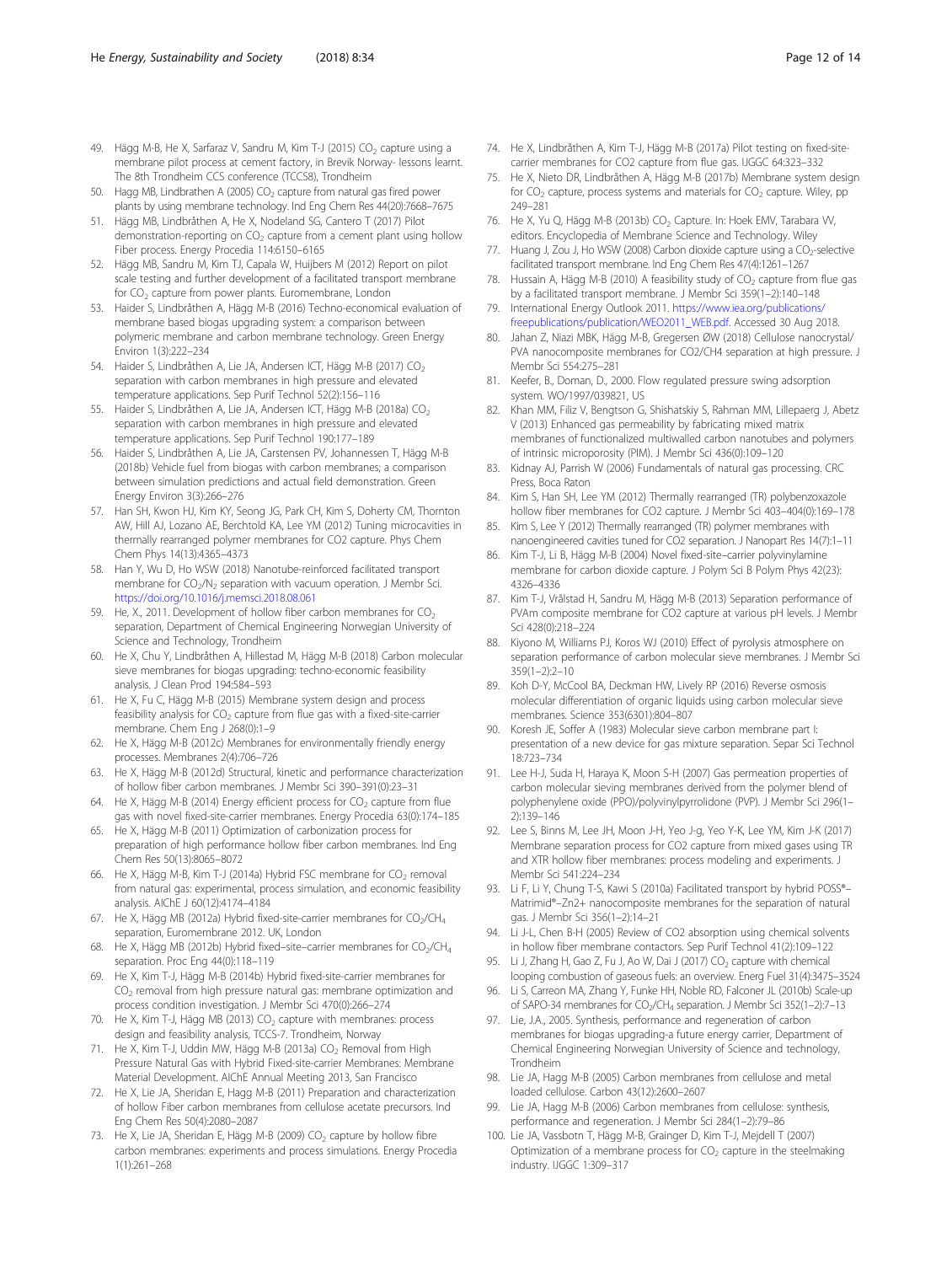- <span id="page-12-0"></span>101. Lin H, Freeman BD (2005) Materials selection guidelines for membranes that remove CO<sub>2</sub> from gas mixtures. J Mol Struct 739(1-3):57-74
- 102. Luis P, Neves LA, Afonso CAM, Coelhoso IM, Crespo JG, Garea A, Irabien A (2009) Facilitated transport of  $CO<sub>2</sub>$  and  $SO<sub>2</sub>$  through supported ionic liquid membranes (SILMs). Desalination 245(1–3):485–493
- 103. Mansourizadeh A, Ismail AF (2009) Hollow fiber gas–liquid membrane contactors for acid gas capture: a review. J Hazard Mater 171(1–3):38–53
- 104. McKeown NB (2012) Polymers of intrinsic microporosity. ISRN Mater Sci 2012:16 105. McKeown NB, Budd PM, Msayib KJ, Ghanem BS, Kingston HJ, Tattershall CE, Makhseed S, Reynolds KJ, Fritsch D (2005) Polymers of intrinsic
- microporosity (PIMs): bridging the void between microporous and polymeric materials. Chem Eur J 11(9):2610–2620 106. Merkel, T., 2016. PILOT TESTING OF A MEMBRANE SYSTEM FOR POST-
- COMBUSTION CO2 CAPTURE-Final report. [https://www.osti.gov/scitech/](https://www.osti.gov/scitech/servlets/purl/1337555) [servlets/purl/1337555.](https://www.osti.gov/scitech/servlets/purl/1337555) (Accessed 1 July 2018)
- 107. Merkel TC, Lin H, Wei X, Baker R (2010) Power plant post-combustion carbon dioxide capture: an opportunity for membranes. J Membr Sci 359(1– 2):126–139
- 108. Miltner M, Makaruk A, Harasek M (2017) Review on available biogas upgrading technologies and innovations towards advanced solutions. J Clean Prod 161:1329–1337
- 109. Morisato A, Shen HC, Sankar SS, Freeman BD, Pinnau I, Casillas CG (1996) Polymer characterization and gas permeability of poly(1-trimethylsilyl-1 propyne) [PTMSP], poly(1-phenyl-1-propyne) [PPP], and PTMSP/PPP blends. J Polym Sci B Polym Phys 34(13):2209–2222
- 110. Myers C, Pennline H, Luebke D, Ilconich J, Dixon JK, Maginn EJ, Brennecke JF (2008) High temperature separation of carbon dioxide/hydrogen mixtures using facilitated supported ionic liquid membranes. J Membr Sci 322(1):28–31
- 111. Nemestóthy N, Bakonyi P, Szentgyörgyi E, Kumar G, Nguyen DD, Chang SW, Kim S-H, Bélafi-Bakó K (2018) Evaluation of a membrane permeation system for biogas upgrading using model and real gaseous mixtures: the effect of operating conditions on separation behaviour, methane recovery and process stability. J Clean Prod 185:44–51
- 112. Neves LA, Nemestóthy N, Alves VD, Cserjési P, Bélafi-Bakó K, Coelhoso IM (2009) Separation of biohydrogen by supported ionic liquid membranes. Desalination 240(1–3):311–315
- 113. Niesner J, Jecha D, Stehlik P (2013) Biogas upgrading techniques: state of art review in european region. Chem Eng Trans 35:517–522
- 114. Pan X, Zhang J, Xue Q, Li X, Ding D, Zhu L, Guo T (2017) Mixed matrix membranes with excellent CO<sub>2</sub> capture induced by Nano-carbon hybrids. ChemNanoMat 3(8):560–568
- 115. Park HB, Han SH, Jung CH, Lee YM, Hill AJ (2010) Thermally rearranged (TR) polymer membranes for  $CO<sub>2</sub>$  separation. J Membr Sci 359(1-2):11-24
- 116. Park HB, Jung CH, Lee YM, Hill AJ, Pas SJ, Mudie ST, Van Wagner E, Freeman BD, Cookson DJ (2007) Polymers with cavities tuned for fast selective transport of small molecules and ions. Science 318(5848):254–258
- 117. Paul DR, Jampol'skij JP (1994) Polymeric gas separation membranes. CRC Press, Boca Raton Fla
- 118. Peters L, Hussain A, Follmann M, Melin T, Hägg MB (2011) CO<sub>2</sub> removal from natural gas by employing amine absorption and membrane technology—a technical and economical analysis. Chem Eng J 172(2–3):952–960
- 119. Pohlmann J, Bram M, Wilkner K, Brinkmann T (2016) Pilot scale separation of CO<sub>2</sub> from power plant flue gases by membrane technology. IJGGC 53:56-64
- 120. Pope DS, Koros WJ, Hopfenberg HB (1994) Sorption and dilation of poly(1- (trimethylsilyl)-1-propyne) by carbon dioxide and methane. Macromolecules 27(20):5839–5844
- 121. Qi Z, Cussler EL (1985) Microporous hollow fibers for gas absorption I Mass transfer in the liquid. J Membr Sci 23(3):321–332
- 122. Quan S, Li SW, Xiao YC, Shao L (2017) CO<sub>2</sub>-selective mixed matrix membranes (MMMs) containing graphene oxide (GO) for enhancing sustainable CO<sub>2</sub> capture. IJGGC 56:22-29
- 123. Ramasubramanian K, Ho WSW (2011) Recent developments on membranes for post-combustion carbon capture. Curr Opin Chem Eng 1(1):47–54
- 124. Ramasubramanian K, Verweij H, Winston Ho WS (2012) Membrane processes for carbon capture from coal-fired power plant flue gas: a modeling and cost study. J Membr Sci 421–422(0):299–310
- 125. Rao AB, Rubin ES (2002) A technical, economic, and environmental assessment of amine-based  $CO<sub>2</sub>$  capture technology for power plant greenhouse gas control. Environ Sci Technol 36(20):4467–4475
- 126. Ravina M, Genon G (2015) Global and local emissions of a biogas plant considering the production of biomethane as an alternative end-use solution. J Clean Prod 102:115–126
- 127. Reijerkerk SR (2010) Polyether based block copolymer membranes for CO<sub>2</sub> separation [PhD]. University of Twente, Enschede, p 245
- 128. Richter H, Voss H, Kaltenborn N, Kämnitz S, Wollbrink A, Feldhoff A, Caro J, Roitsch S, Voigt I (2017) High-flux carbon molecular sieve membranes for gas separation. Angew Chem Int Ed 56(27):7760–7763
- 129. Robeson LM (2008) The upper bound revisited. J Membr Sci 320(1–2): 390–400
- 130. Rodríguez-Reinoso F, Marsh H (2000) Sciences of carbon materials. Universidad de Alicante, Alicante
- 131. Roussanaly S, Anantharaman R (2017) Cost-optimal  $CO<sub>2</sub>$  capture ratio for membrane-based capture from different  $CO<sub>2</sub>$  sources. Chem Eng J 327:618–628
- 132. Roussanaly S, Anantharaman R, Lindqvist K, Hagen B (2018) A new approach to the identification of high-potential materials for cost-efficient membrane-based post-combustion CO<sub>2</sub> capture. Sustainable Energy Fuels 2(6):1225–1243
- 133. Roussanaly S, Anantharaman R, Lindqvist K, Zhai H, Rubin E (2016) Membrane properties required for post-combustion CO2 capture at coalfired power plants. J Membr Sci 511:250–264
- 134. Rungta M, Wenz GB, Zhang C, Xu L, Qiu W, Adams JS, Koros WJ (2017) Carbon molecular sieve structure development and membrane performance relationships. Carbon 115:237–248
- 135. Rungta M, Xu L, Koros WJ (2012) Carbon molecular sieve dense film membranes derived from Matrimid® for ethylene/ethane separation. Carbon 50(4):1488–1502
- 136. Samanta A, Zhao A, Shimizu GKH, Sarkar P, Gupta R (2011) Postcombustion CO<sub>2</sub> capture using solid sorbents: a review. Ind Eng Chem Res 51(4):1438–1463
- 137. Sandru M, Haukebø SH, Hägg M-B (2010) Composite hollow fiber membranes for CO<sub>2</sub> capture. J Membr Sci 346(1):172-186
- 138. Sandru M, Kim T-J, Capala W, Huijbers M, Hägg M-B (2013) Pilot scale testing of polymeric membranes for CO2 capture from coal fired power plants. Energy Procedia 37:6473–6480
- 139. Scholes CA, Ho MT, Wiley DE, Stevens GW, Kentish SE (2013) Cost competitive membrane—cryogenic post-combustion carbon capture. IJGGC 17(0):341–348
- 140. Shao P, Dal-Cin MM, Guiver MD, Kumar A (2013) Simulation of membrane-based  $CO<sub>2</sub>$  capture in a coal-fired power plant. J Membr Sci 427(0):451–459
- 141. Steel KM, Koros WJ (2003) Investigation of porosity of carbon materials and related effects on gas separation properties. Carbon 41(2):253–266
- 142. Suda H, Haraya K (1997) Gas permeation through micropores of carbon molecular sieve membranes derived from Kapton polyimide. J Phys Chem B 101(20):3988–3994
- 143. Tagliabue M, Rizzo C, Onorati NB, Gambarotta EF, Carati A, Bazzano F (2012) Regenerability of zeolites as adsorbents for natural gas sweetening: a casestudy. Fuel 93(0):238–244
- 144. Thomas S, Pinnau I, Du N, Guiver MD (2009) Pure- and mixed-gas permeation properties of a microporous spirobisindane-based ladder polymer (PIM-1). J Membr Sci 333(1–2):125–131
- 145. Tong Z, Ho WSW (2017) Facilitated transport membranes for CO2 separation and capture. Separ Sci Technol 52(2):156–167
- 146. Tseng H-H, Itta AK (2012) Modification of carbon molecular sieve membrane structure by self-assisted deposition carbon segment for gas separation. J Membr Sci 389(0):223–233
- 147. Uddin MW, Hägg M-B (2012a) Effect of monoethylene glycol and triethylene glycol contamination on  $CO<sub>2</sub>/CH<sub>4</sub>$  separation of a facilitated transport membrane for natural gas sweetening. J Membr Sci 423–424(0):150–158
- 148. Uddin MW, Hägg M-B (2012b) Natural gas sweetening—the effect on  $CO<sub>2</sub>–CH<sub>4</sub>$ separation after exposing a facilitated transport membrane to hydrogen sulfide and higher hydrocarbons. J Membr Sci 423–424(0):143–149
- 149. Vinoba M, Bhagiyalakshmi M, Alqaheem Y, Alomair AA, Pérez A, Rana MS (2017) Recent progress of fillers in mixed matrix membranes for CO2 separation: a review. Sep Purif Technol 188:431–450
- 150. Wang C, Ryman C, Dahl J (2009) Potential  $CO<sub>2</sub>$  emission reduction for BF-BOF steelmaking based on optimised use of ferrous burden materials. IJGGC 3(1):29–38